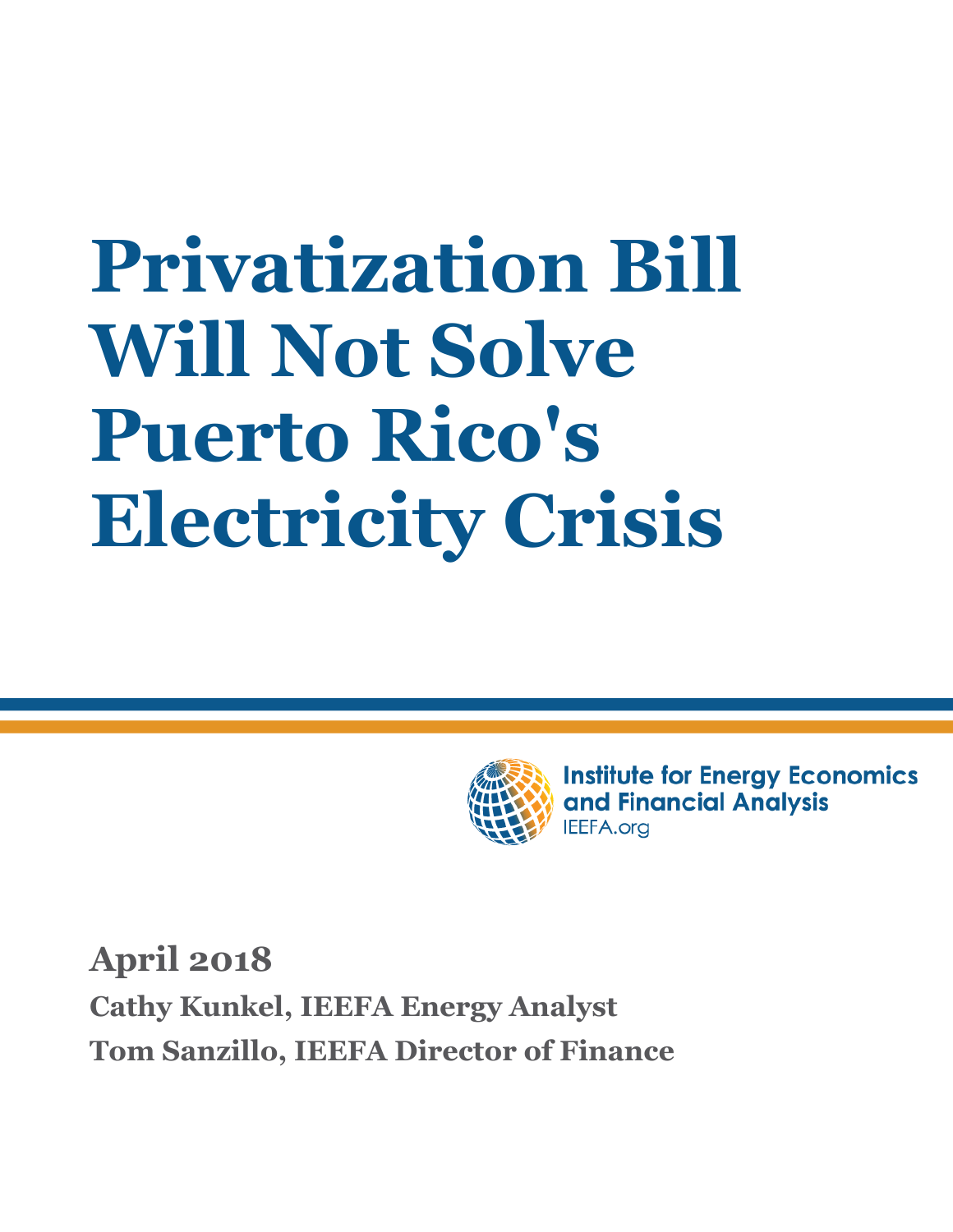## **Executive Summary**

In January 2018, Puerto Rico Governor Ricardo Rosselló announced his intention to privatize the Puerto Rico Electric Power Authority.

The Puerto Rico Electrical System Transformation Act was introduced in the Puerto Rico legislature in March to establish the legal framework for this privatization (P.S. 860 in the Senate and P.C. 1481 in the Assembly). The bill authorizes PREPA and the Public Private Partnership Authority ("P3 Authority") to undertake a series of contracts to sell or lease PREPA's generation, transmission and distribution assets to outside parties. The bill's stated intent is to begin "a process through which our energy system will be transformed into a modern, sustainable, reliable, efficient, cost-effective and resilient one… through the creation of Public-Private Partnerships."

We recommend the legislature reject this bill. While PREPA's management requires reform, this can and should be done without privatizing PREPA's assets.

The proposed law will not achieve its goal of modernizing Puerto Rico's electrical system because it does not address the fundamental drivers of the high price of electricity on the Island – over-reliance on fossil fuels, high debt burden, decreasing demand, mismanagement and ongoing political interference in the operations of the electrical system. Instead, the bill establishes a mechanism to sell PREPA's assets via politically driven contracts -- rich in fees for lawyers, accountants, consultants and advisors.

Specific flaws of the legislation include:

- It eliminates the requirement for any project to conform to Puerto Rico's legally established energy policy priorities or regulation. The proposed bill effectively cancels the Island's legislatively mandated Integrated Resource Plan and renewable energy mandate. It allows for natural gas, coal, incineration and renewable energy projects to be developed without establishing priorities, leaving these decisions up to PREPA and the P3 Authority. Because of the rapidly declining electrical demand in Puerto Rico, this process is likely to result in an overbuilding of the electrical system that the economy cannot afford.
- It does not address the need for greater investment in microgrids and distributed generation to improve electrical system reliability. And, by eliminating any independent oversight of the privatization contracts, it eviscerates any public policy to promote these technologies.
- It offers no direction regarding electricity affordability or competitiveness. Contract prices are not required to be regulated, which means that a major component of customer rates will be initially established and then governed by a vague contract, lacking in transparency and subject only to the political determinations of the government of Puerto Rico.
- It is silent on PREPA's \$9 billion in debt and does not require the privatization transactions to align with the budget and debt goals of either PREPA or the Commonwealth. This failure means that the governor's overall debt plan for the Commonwealth lacks internal discipline.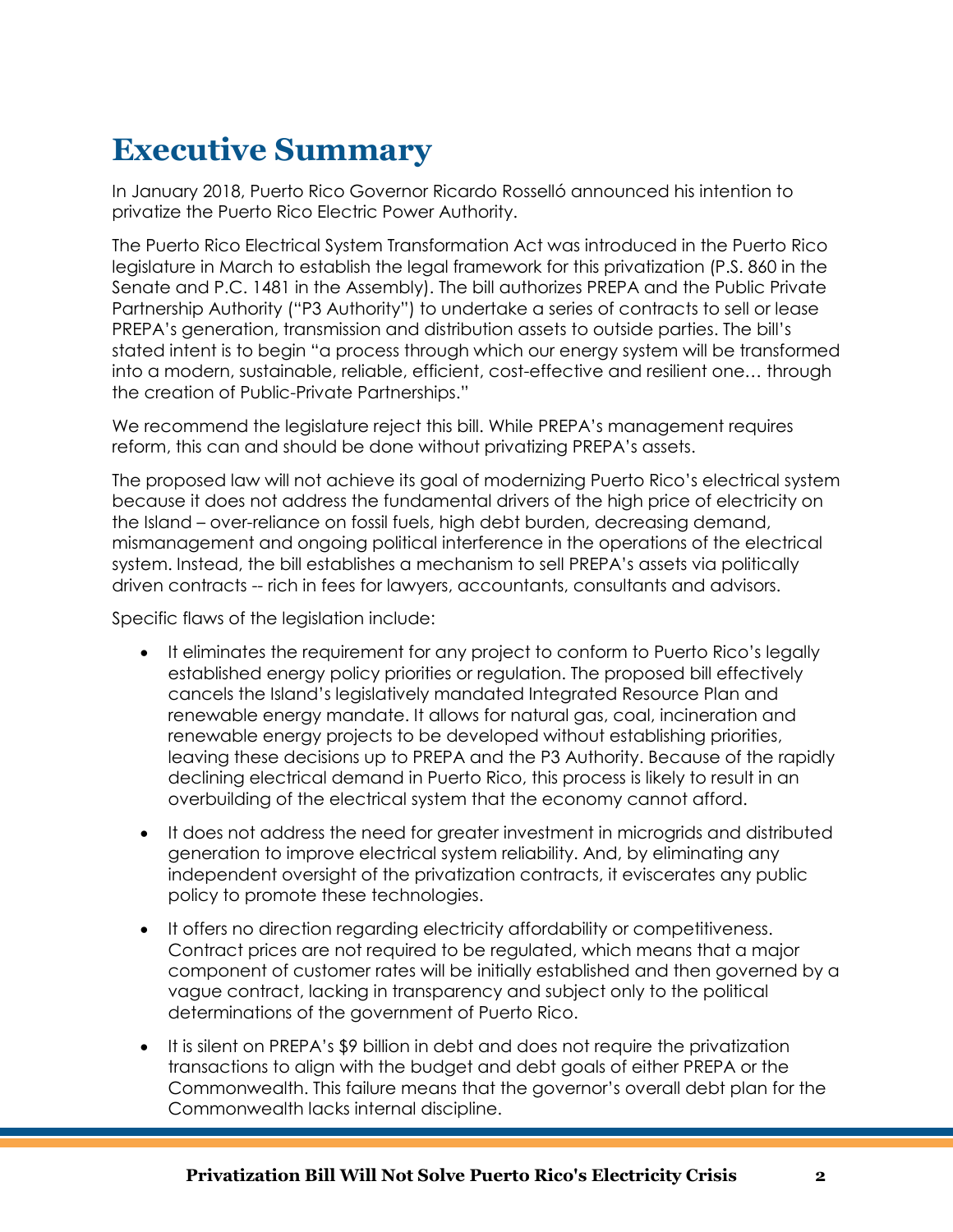- It creates numerous red flags for abuse and political interference in the contracting process. PREPA and the P3 Authority, the two key agencies that select projects, negotiate contracts, approve deals and monitor the operations of future assets, are effectively controlled by the governor. The contracting system envisioned for these transactions does not require competitive bidding or an independent, rigorous review.
- The bill exposes PREPA's employees to an uncertain future. There are no affirmative commitments to honor collective bargaining agreements, right of first refusal for existing employees with new owners, job protections, or labor representation. The bill excludes PREPA's labor organizations from oversight and partnership committees. It allows the revenue derived from the asset sales to be used to defray current pension liabilities – but there is no mandate to fulfill pension obligations, no revenue benchmarks, and no time requirements.

In short, the bill fails to set priorities for renewable energy, provide sound energy planning, ensure affordable rates, establish sound debt management policies, restore integrity to the contracting process, protect existing employees and attract new professionals, or improve transparency and oversight.

In some respects, the privatization model being proposed for Puerto Rico resembles the privatization of the Long Island Power Authority. In comparing PREPA to the LIPA example, however, IEEFA finds that the LIPA model will not work in Puerto Rico without stronger regulatory oversight.

IEEFA recommends that any proposal for transforming PREPA adhere to the following principles:

- A commitment to sound energy planning that takes into account the costeffectiveness of renewable energy, energy efficiency and demand response in Puerto Rico; the need to retire outdated oil-fired power plants; the potential for microgrids and rooftop solar; and the declining electricity demand.
- Elimination of PREPA's legacy debt.
- Strong, independent regulation.
- Transparent and accountable contracting processes.
- Inclusion of labor unions as an essential partner in the transformation of the electrical system.
- An end to political interference in the electrical system, and transparent and accountable governance.

Bad political deals masquerading as energy policy are what brought PREPA to ruin. This proposed law has all the signs of repeating the past and represents a major setback for Puerto Rico's effort to modernize its electrical system and boost its economy.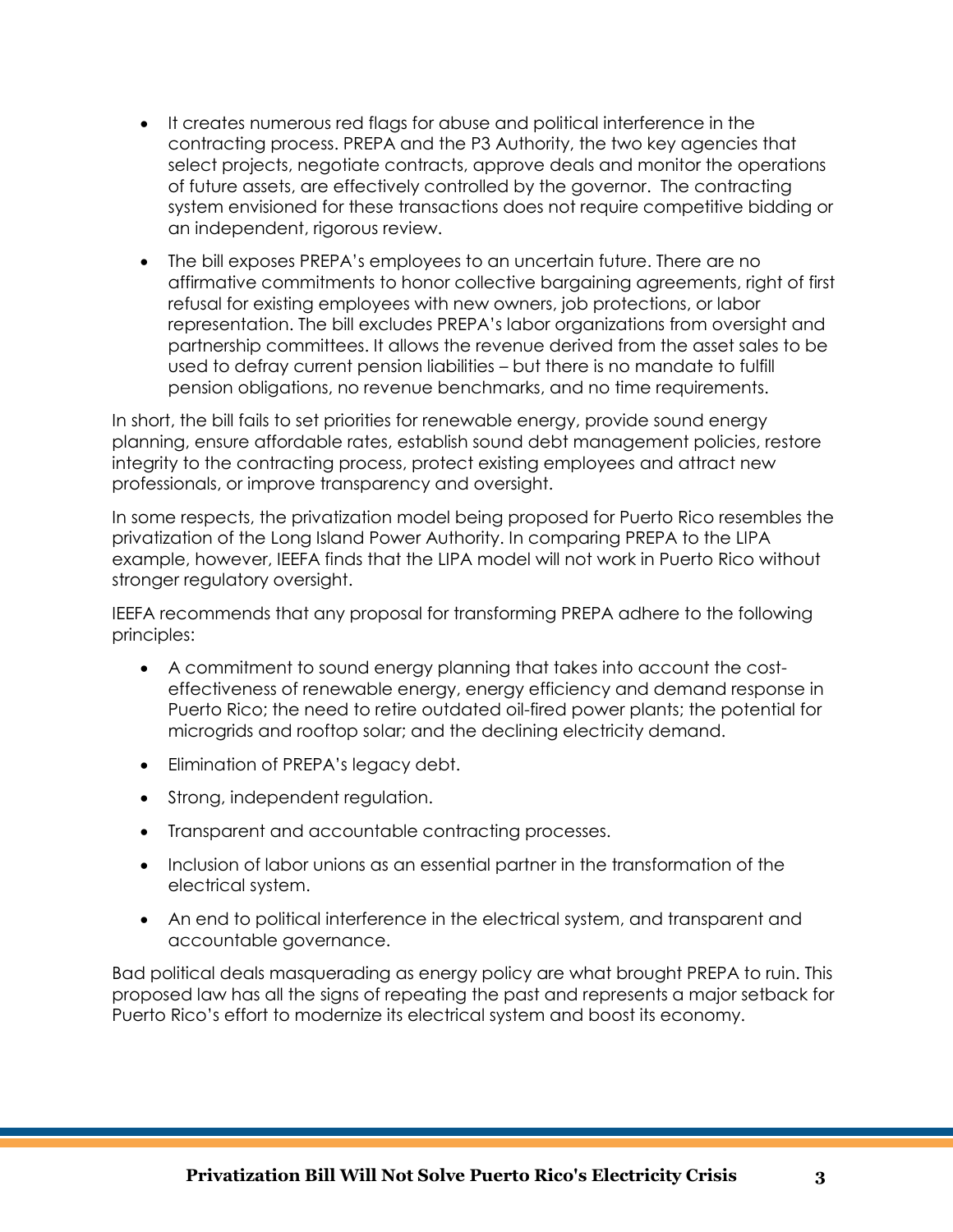## **Proposed Legislation Would Establish the Legal Framework for Privatizing PREPA**

The proposed Puerto Rico Electrical System Transformation Act would establish the legal authority and processes to implement Governor Rosselló's plan to privatize the Puerto Rico Electric Power Authority.<sup>1</sup> The bill sets the goal of, via privatization, beginning "a process through which our energy system will be transformed into a modern, sustainable, reliable, efficient, cost-effective and resilient one … through the creation of Public-Private Partnerships."<sup>2</sup> The bill expands the usual definition of "public-private partnership" to include the sale of PREPA's assets to a private third party.

The bill would give the existing Puerto Rico Public Private Partnership Authority ("P3 Authority"), together with PREPA<sup>3</sup>, the ability to carry out privatization transactions. The P3 Authority was established in 2009 as an affiliate of the Government Development Bank of Puerto Rico to combine public and private investment for Puerto Rico infrastructure projects.<sup>4</sup> Because of the bank's insolvency, the Puerto Rico Fiscal Agency and Financial Advisory Authority (FAFAA) has since replaced the bank's role in governing the P3 Authority, with the president of FAFAA chairing the board of the P3 Authority. The P3 Authority selects government projects for possible partnerships; evaluates partnership proposals; negotiates contracts; and supervises the partnerships.<sup>5</sup> The P3 Authority is required to use competitive bidding with certain exceptions (if an RFP does not result in multiple bids, if the P3 Authority receives unsolicited proposals, or if an RFP process is found to be "onerous, unreasonable or impractical")<sup>6</sup>. There is no requirement for external audits of contracts.

Under the proposed law, the P3 Authority would use its existing processes to solicit and evaluate bids for PREPA's assets. PREPA employees in the privatized portions of the system who wish to continue working in the public sector would be reassigned by the government.<sup>7</sup> The bill would also allow, but does not require, any proceeds raised from privatization to be used to recapitalize PREPA's underfunded retirement system<sup>8</sup> .

The privatization transactions would be carried out without the regulatory oversight of the Puerto Rico Energy Commission and without being subject to the commission-

<sup>1</sup> Governor Rosselló's January privatization announcement called for selling off PREPA's power plants and leasing the transmission and distribution system via a private concession. ("Ricardo Rosselló announced a privatization model for PREPA," El Nuevo Día, January 22, 2018).

<sup>2</sup> Puerto Rico Electrical System Transformation Act, Statement of Motives.

<sup>&</sup>lt;sup>3</sup> The bill actually refers to "PREPA or the Government of Puerto Rico" entering into the privatization transactions, perhaps under the assumption that PREPA may cease to exist at some point. It is unclear which entity within the Government of Puerto Rico would be the counterparty to transactions under this scenario. (Puerto Rico Electrical System Transformation Act, Section 2(g)).

<sup>4</sup> Its accomplishments include a private concession arrangement to operate two highways and the leasing of Puerto Rico's main airport to a private company.

<sup>5</sup> For each potential partnership, the P3 Authority creates a Partnership Committee comprised of (a) the executive director of FAFAA or a designee; (b) a representative of the public agency involved in the project; (c) a member of the board of the relevant public agency; and (d) two members of any government entity with relevant expertise. The Partnership Committee evaluates proposals and negotiates the contracts. (See Act 29-2009)

<sup>6</sup> Act 29-2009, Section 9(b)

<sup>7</sup> Puerto Rico Electrical System Transformation Act, Section 13.

<sup>8</sup> Puerto Rico Electrical System Transformation Act, Section 7.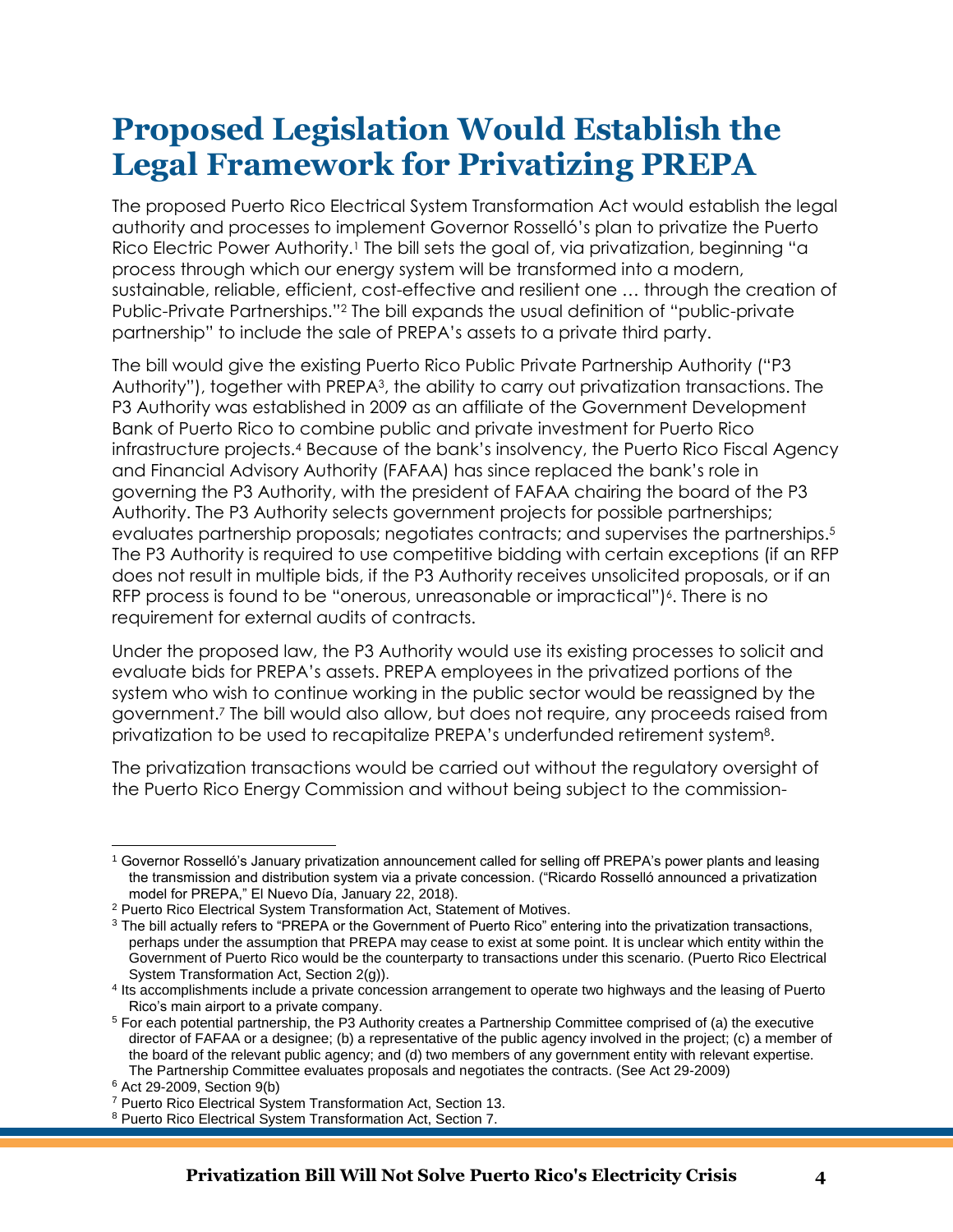approved Integrated Resource Plan (the long-term energy plan for PREPA).<sup>9</sup> The Puerto Rico Energy Commission was established in 2014 as "an independent government entity in charge of regulating, overseeing, and ensuring compliance with the public policy on energy of the Commonwealth of Puerto Rico."<sup>10</sup> This includes regulating PREPA's longterm energy plans, ensuring just and reasonable rates, and developing regulations to ensure reliable electric service. With this mandate, the commission has conducted the first-ever integrated resource planning and first-ever rate case for PREPA; ordered the renegotiation of imprudent contracts; rejected key elements of PREPA's long-term capital plan and called for greater reliance on renewable energy and energy efficiency; launched an investigation into PREPA's operational performance; and is developing the first microgrid regulation for Puerto Rico.

There would be little role for either the commission or the congressionally established Financial Oversight and Management Board under the proposed privatization law. The commission would be authorized to oversee compliance with privatization contracts, but not to alter the contracts.<sup>11</sup> The FOMB would not have oversight over the contract issuance or operation. PREPA and the P3 Authority would be permitted to make selected and discretionary financial disclosures to the Board.<sup>12</sup>

The bill has sparked intense debate in Puerto Rico. The text of the legislation includes a list of supporters of transforming PREPA. But the privatization proposal has generated a large number of opponents too (see Appendix II).<sup>13</sup>

## **The Privatization Bill Would Not Resolve the Fundamental Challenges Facing Puerto Rico's Electric System**

Although the proposed privatization legislation promises to turn Puerto Rico's electrical system "into a modern, sustainable, reliable, efficient, cost-effective and resilient one," the bill would in fact do very little to address the fundamental barriers that have impeded this transformation to date. These barriers include: over-reliance on fossil fuels; PREPA's high debt level; rapid fall in electrical demand; and political interference in the electric system. Some of these areas are simply unaddressed; others addressed in the proposed legislation would take Puerto Rico's electric system in the wrong direction.

<sup>9</sup> Specifically, PREPA is authorized to carry out the transactions "without having to comply with any process, requirement, approval, or review of the Puerto Rico Energy Commission or any other Puerto Rico regulatory commission having jurisdiction over PREPA or the Puerto Rico energy sector, and without having to comply with, or otherwise being subject to, the provisions of any Integrated Resource Plan." (Puerto Rico Electrical System Transformation Act, Section 8)

<sup>10</sup> Act 57-2014.

<sup>11</sup> Puerto Rico Electrical System Transformation Act, Section 8

<sup>12</sup> Puerto Rico Electrical System Transformation Act, Section 6(b)

<sup>13</sup> See Appendix II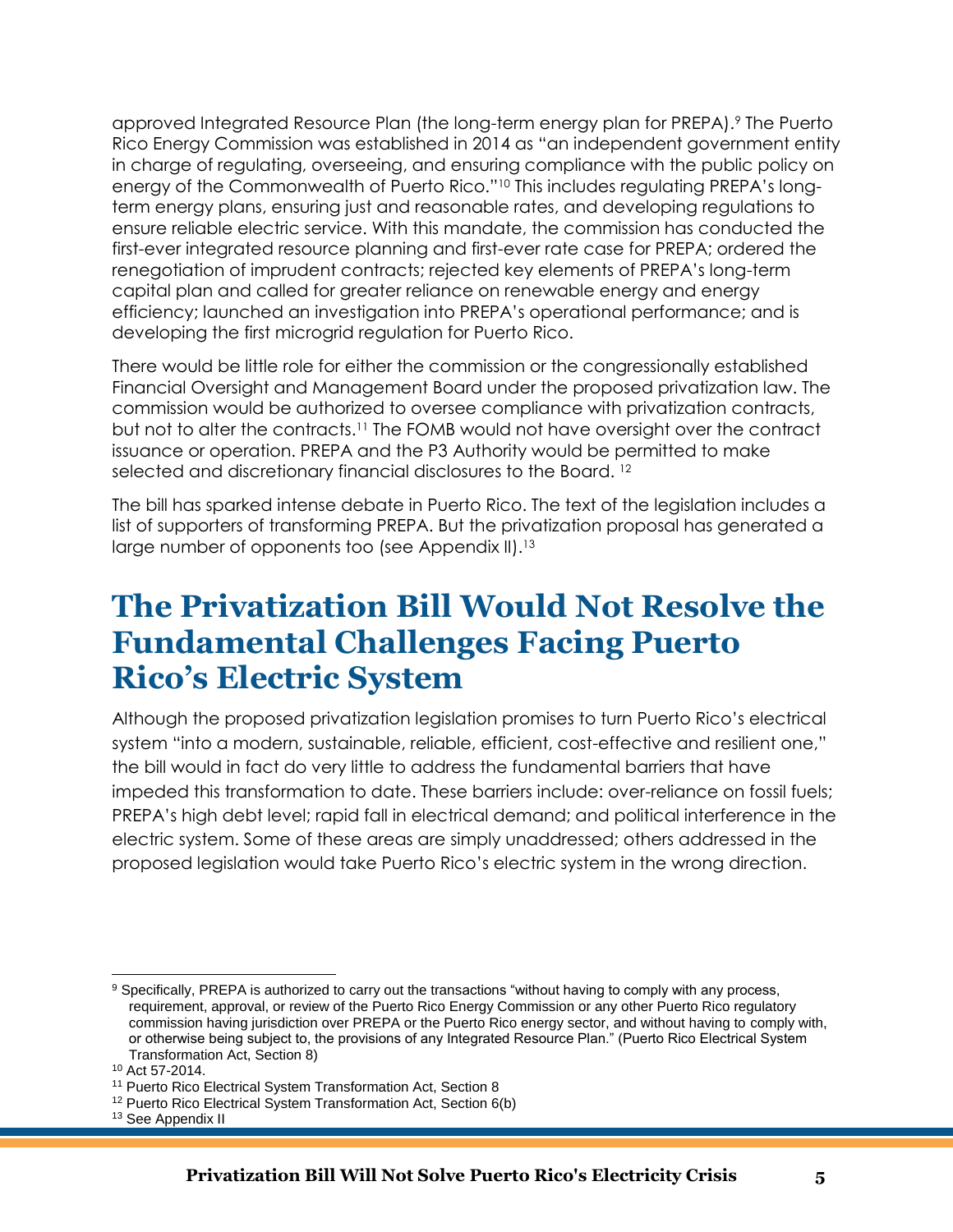#### **The Privatization Bill Would Effectively Destroy Puerto Rico's Energy Planning Process and Impede the Transition to Renewable Energy**

Figure 1 shows PREPA's energy generation mix as of 2016. Sources include four major power generation facilities owned and operated by PREPA (at Palo Seco, San Juan, Aguirre and Costa Sur), several smaller PREPA-owned power plants, and power purchase agreements with coal, natural gas, and renewable energy facilities. In addition, and not included in Figure 1, Puerto Rico had approximately 136 MW of distributed rooftop solar in 2016, comprising 1% of total electricity generation.



In fiscal year 2017, PREPA's fuel budget (oil and a small amount of natural gas) totaled \$1.2 billion, or 46% of PREPA's total operating expenses. It's purchased power budget (predominantly to pay for the output of natural gas and coal plants) comprised another 28% of the total operating budget.<sup>14</sup>

The cost of fuel alone for PREPA's four oil-fired power plants was 8-9 cents/kWh in 2016 (and operation & maintenance costs add an additional 0.5 to 2 cents/kWh).<sup>15</sup> These costs are significantly higher than the cost of utility-scale solar energy contracts signed by mainland US utilities.<sup>16</sup> The utility-scale solar contracts signed by PREPA are also high-

 $\overline{a}$ <sup>14</sup> PREPA Operations Report for June 2017, p. 21, online at https://www.aeepr.com/INVESTORS/DOCS/Financial%20Information/Monthly%20Reports/2017/June%202017.pdf

<sup>&</sup>lt;sup>15</sup> FY 2016 fuel costs from Puerto Rico Energy Commission Case CEPR-AP-2015-0001, Request for Information CEPR-PC-01-13, FY 2014 costs for O&M from "Other information required in the regulation on Integrated Resource Plan for the Puerto Rico Electric Power Authority," 2015, https://www.aeepr.com/Docs/Ley57/Other%20Information%20Required%20for%20the%20Regulation%20of%20th e%20IRP%20for%20PREPA%20July%206,%202015.pdf

<sup>&</sup>lt;sup>16</sup> Since 2015, utility-scale solar power purchase agreements in the mainland have commonly been priced at or below 5 cents/kWh. (See: M. Bolinger, J. Seel, and K. LaCommare, "Utility-Scale Solar 2016," Lawrence Berkeley National Laboratory, September 2017).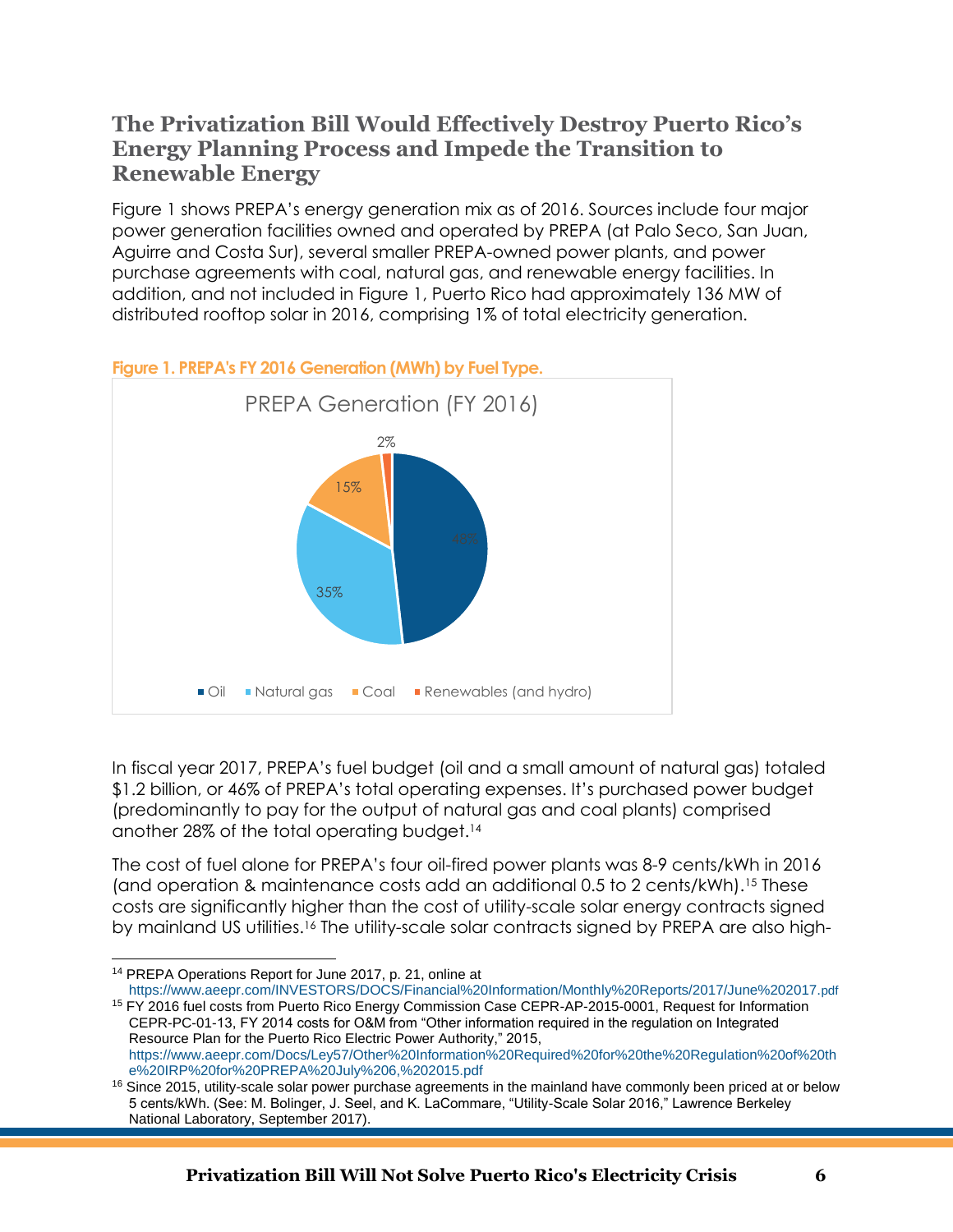priced (18 to 20 cents/kWh17); the Puerto Rico Energy Commission has noted that these contracts include an unreasonable profit for renewable energy developers and ordered the renegotiation of existing (but not yet operational) contracts that are not cost-effective.<sup>18</sup>

PREPA's over-reliance on oil and natural gas is one of the drivers of Puerto Rico's high electric rates. Yet PREPA has consistently prioritized continued fossil fuel development over renewable energy development. In its first integrated resource plan submitted to the Puerto Rico Energy Commission in 2015, PREPA proposed a conversion of much of the island's centralized generation system from oil to natural gas. Under PREPA's proposal, PREPA would not achieve compliance with the legislatively mandated target of 20% renewable energy generation by 2035. The commission rejected PREPA's submission and approved a modified plan for PREPA that called for greater emphasis on energy efficiency, demand response and renewable energy. The commission did not approve PREPA's plan to build a second liquefied natural gas (LNG) import terminal, finding that PREPA's economic analysis did not provide sufficient justification for this approximately \$400 million capital investment.<sup>19</sup>

PREPA's most recent fiscal plan acknowledged the over-reliance on fossil fuels, and the opportunities available from cost-effective energy efficiency and new, competitively bid renewable energy contracts.<sup>20</sup> However, the fiscal plan still calls for the construction of a second LNG import terminal along the south coast of Puerto Rico and for the implementation of the capital planning priorities from PREPA's rejected 2015 IRP.<sup>21</sup>

Distributed renewable energy (microgrids and rooftop solar) have received increased attention in Puerto Rico after Hurricane Maria. The economic devastation wrought by the 2017 hurricanes has made clear the value of reliable power and the risks of relying on PREPA's south-to-north transmission system.

Shifting Puerto Rico's energy mix toward greater reliance on renewable energy and distributed generation requires coordinated policy and long-term energy planning. The current integrated resource planning process is required to coordinate the timing of generation retirements with necessary transmission upgrades and investment in renewable energy facilities. In addition, greater reliance on renewable energy will require complementary policies, including the promotion of demand response in order to shift demand from its current evening peak to the daytime as well as the development of energy storage (so that renewable energy can contribute towards meeting peak demand).

**The privatization bill would not facilitate this transformation.** The bill exempts the privatization transactions from compliance with Puerto Rico's integrated resource plan and from regulation by the Puerto Rico Energy Commission in general. This means that (a) the sale of PREPA's oil- and natural gas-fired power plants to various third parties

<sup>20</sup> PREPA March 21, 2018 Fiscal Plan at p. 56.

 $\overline{a}$ 

<sup>17</sup> PREPA IRP Volume 1, Table 4-2, Case CEPR-AP-2015-0002, August 17, 2015.

<sup>18</sup> Puerto Rico Energy Commission, Final Order, Case CEPR-AP-2015-0002, September 23, 2016, paragraph 299.

<sup>&</sup>lt;sup>19</sup> The Aguirre Offshore Gas Port also carries the additional cost of hiring a Floating Storage and Regasification Unit vessel. A decision to move forward with the Aguirre Offshore Gas Port would trigger a 15-year contract for this vessel with a net present value of \$422 million. (Source: Expert Report of Jeremy Fisher and Ariel Horowitz, Case CEPR-AP-2015-0001, November 23, 2016, p. 117)

<sup>21</sup> PREPA March 21, 2018 Fiscal Plan at p. 46.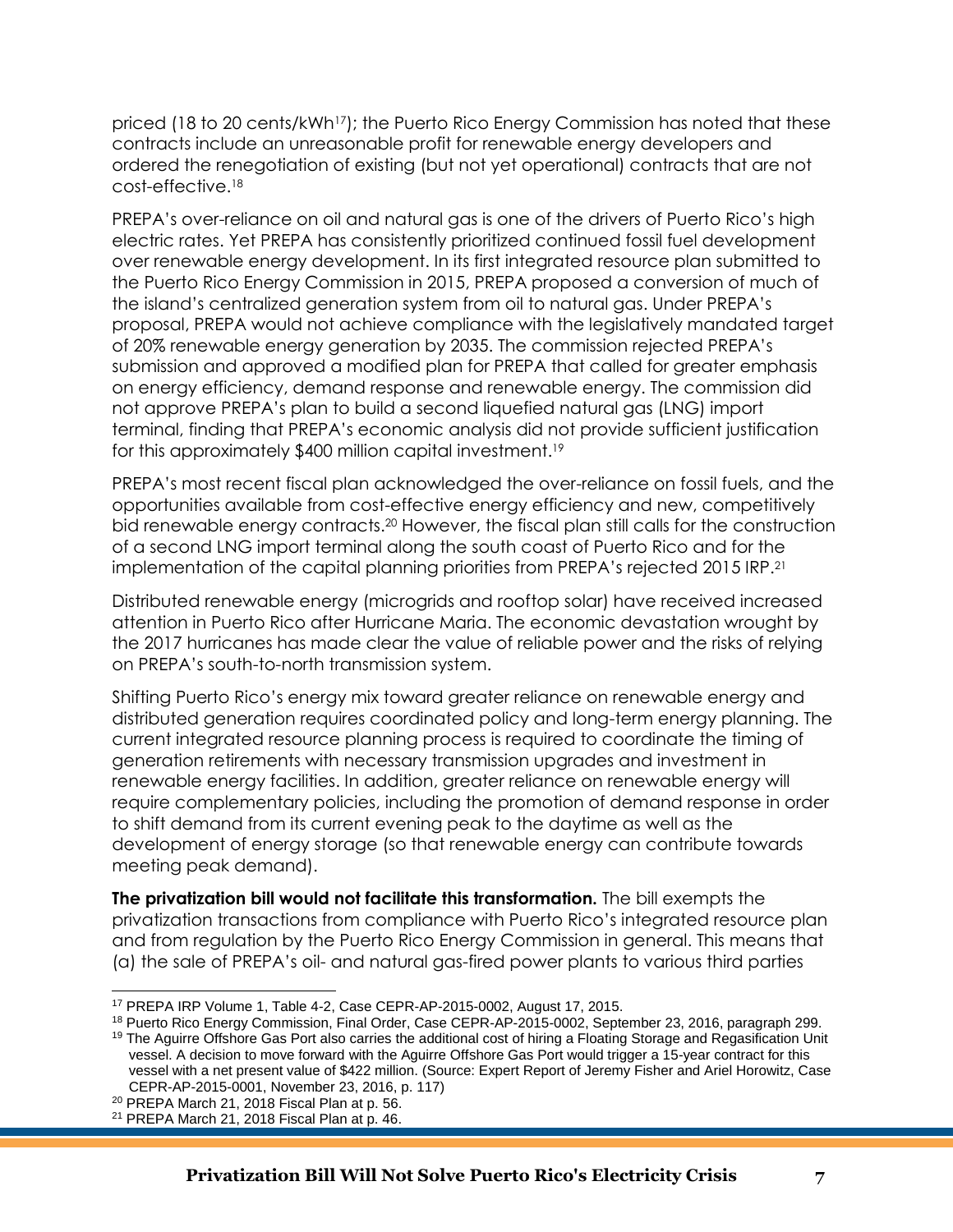would leave it to those third parties to decide on plant retirements; (b) private developers could conceivably build additional fossil fuel projects or incinerators that are not included in the integrated resource plan and would crowd out more costeffective renewable energy investments; and (c) any contracts for private operation or ownership of the transmission and distribution system may not require the concessionaire to offer the energy efficiency and demand response programs that would facilitate greater deployment of renewable energy.

This proposal contradicts PREPA's most recent fiscal plan, submitted to the FOMB on March 21, 2018. The fiscal plan recognizes the importance of integrated resource planning, even as PREPA contemplates privatization of the electrical system, and states that PREPA will complete its next integrated resource plan by the end of September 2018. <sup>22</sup> If PREPA does complete such a plan, under the proposed privatization legislation, the P3 Authority would legally be allowed to disregard it in selecting privatization projects.

**The legislation ignores the challenge posed by declining energy demand and the need for sound energy planning to avoid stranded capital investment in the generation system.** Another fundamental challenge facing Puerto Rico's electrical system is declining electrical demand. This challenge is noted in the privatization bill, which explains that "over the past 10 years, the demand for energy on the Island has decreased by 18% and the reduction has reached 48% in the industrial sector." <sup>23</sup> Demand reduction is expected to continue for the next several years and has been exacerbated by the population loss due to Hurricane Maria. PREPA's fiscal plan analyzes scenarios contemplating between 15% and 32% loss of sales by FY 2023.<sup>24</sup>

As demand declines, the fixed costs of electricity generation will be spread over fewer customers, putting upward pressure on rates.

In this situation of highly uncertain and declining electricity demand, investments in large-scale centralized generation facilities carry the additional risk of overbuilding, i.e. that the electricity demand may not materialize to support the new investment. This is why IEEFA has advocated strategically-timed retirements of existing generation facilities and the development of smaller generation facilities as needed to replace them.<sup>25</sup>

The privatization bill would not facilitate the rational deployment of capital into the generation system. As explained above, by exempting the privatization transactions from the integrated resource planning process and commission oversight, the bill would not allow for the necessary coordination to minimize overbuilding in an environment of declining demand.

Additionally, in an environment of declining demand, PREPA has no incentive to encourage the development of distributed (rooftop) solar and microgrids, which lead to greater loss of sales from PREPA. Strategic citing or upgrading of transmission and distribution lines can be an important component of promoting renewable energy and

<sup>&</sup>lt;sup>22</sup> PREPA March 21, 2018 Fiscal Plan at p. 54. This should not be construed as support for the Puerto Rico Energy Commission, which PREPA attacks at p. 60 for allegedly over-stepping its regulatory authority.

<sup>&</sup>lt;sup>23</sup> Puerto Rico Electrical System Transformation Act, Statement of Motives

<sup>24</sup> PREPA March 21, 2018 Fiscal Plan at p. 45.

<sup>&</sup>lt;sup>25</sup> T. Torres and C. Kunkel, "Toward electrical system sustainability in Puerto Rico," Institute for Energy Economics and Financial Analysis and Instituto de Competitividad y Sostenibilidad Economica de Puerto Rico, March 2018.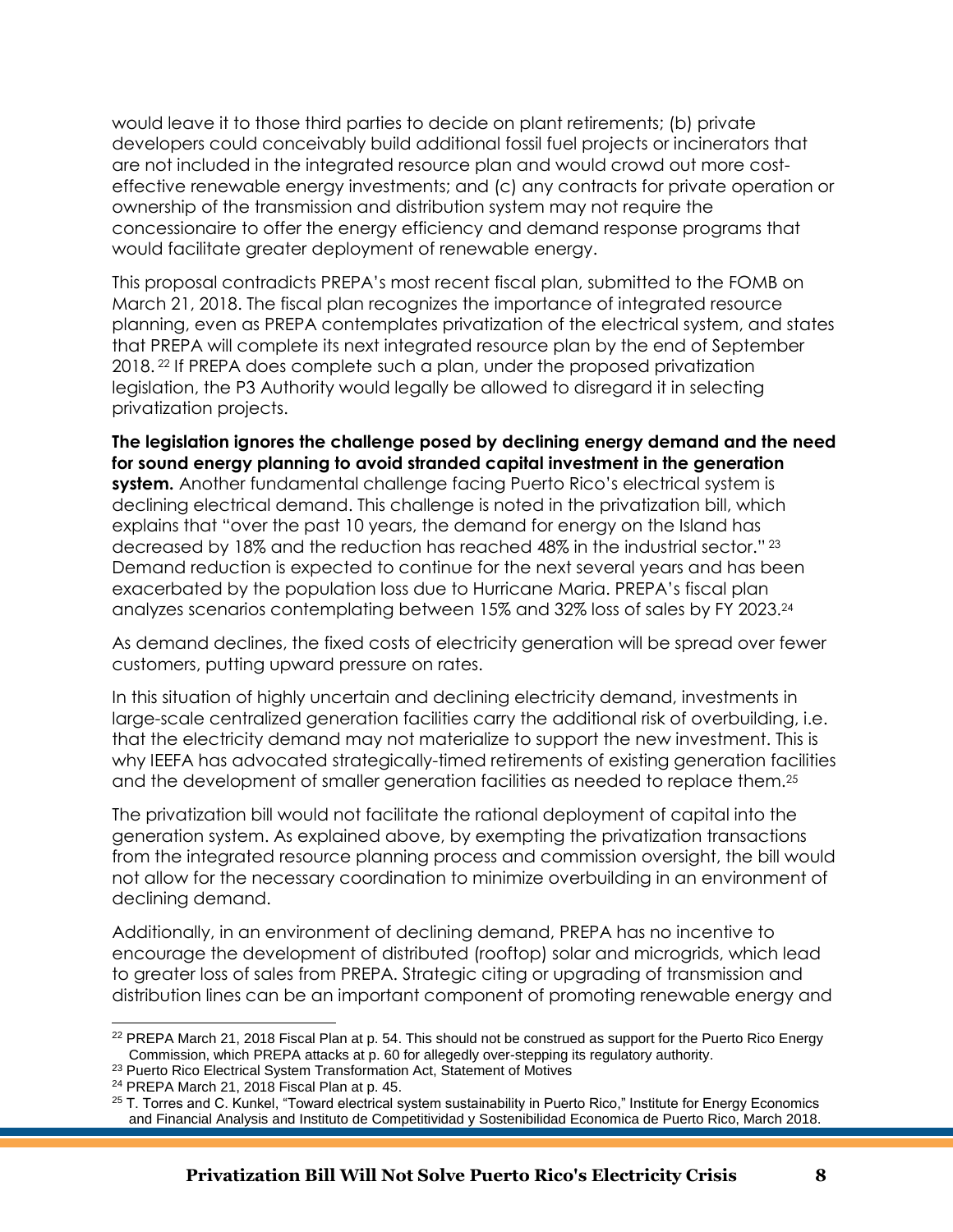reluctance to be the "first-mover" who bears the costs of those upgrades can be a significant barrier to build out of renewables. Strong public policy is necessary to facilitate actions that promote the development of solar and microgrids to enhance system resiliency. This would likely be absent if the contract for a private concession to operate the transmission and distribution system is exempt from regulation.

#### **The Bill Fails to Incorporate the Proposed Privatization Transactions Into an Overall Strategy for Debt Management**

PREPA is \$9.26 billion in debt. <sup>26</sup> The debt issues are currently being addressed as part of a bankruptcy proceeding. Prior to the bankruptcy PREPA, PREC and the governor and Legislature of Puerto Rico agreed to a refinancing plan that committed ratepayers to pay 85% of the debt.

This plan was rejected by the FOMB in June 2017 because it "did not support the structural and operational reforms required to attract additional capital to PREPA that will enable its much-needed transformation."<sup>27</sup> In other words, the ratepayers and economy of Puerto Rico could not produce enough income to pay for PREPA's operation, new investment and its legacy debt. The energy commission's 2016 hearings on the finances of PREPA proved that the impact of this proposed bond deal on rates would have been unsustainable and counterproductive to establishing a competitively priced electricity system. The FOMB recognized that a heavy legacy debt burden would drive high rates and crowd out the financial capability for new investment.

PREPA's most recent fiscal plan acknowledges that PREPA does not have the money to pay its legacy debt, stating "funding debt service at any level will require a rate increase over current levels or other dedicated revenue stream."<sup>28</sup>

**The privatization bill provides essentially no role to the FOMB, nor does it incorporate the proposed privatization transactions into an overall debt management strategy for PREPA.** The privatization bill appears to contemplate no substantive input from FOMB. The statute makes provision for PREPA or the P3 Authority to "share" information<sup>29</sup> with FOMB at its own discretion or pursuant to a vaguely worded criterion of appropriateness of "public disclosure." FOMB should have the right to all information as both PREPA and the P3 Authority are covered organizations and FOMB has overall responsibility for establishing uniform debt policy needed for the commonwealth as a whole to achieve market access.

The bill does not require alignment of these transactions with the budget and debt goals of either PREPA or the commonwealth. The failure of this legislation to acknowledge PREPA's debt levels and offer policy guidance means that the governor's overall debt plan for the commonwealth lacks internal discipline. This sends a weak message to the FOMB and other financial stakeholders. The bill also does not contain requirements for projects to establish revenue targets, policies on the use of resources

 $\overline{a}$ <sup>26</sup> PREPA March 21, 2018 Fiscal Plan at p. 50.

<sup>&</sup>lt;sup>27</sup> "Oversight Board does not approve PREPA's RSA," Financial Oversight and Management Board, June 27, 2017, https://juntasupervision.pr.gov/wp-content/uploads/wpfd/49/5953131baf086.pdf

<sup>28</sup> PREPA March 21, 2018 Fiscal Plan at p. 28.

<sup>29</sup> Puerto Rico Electrical System Transformation Act, Section 6(b).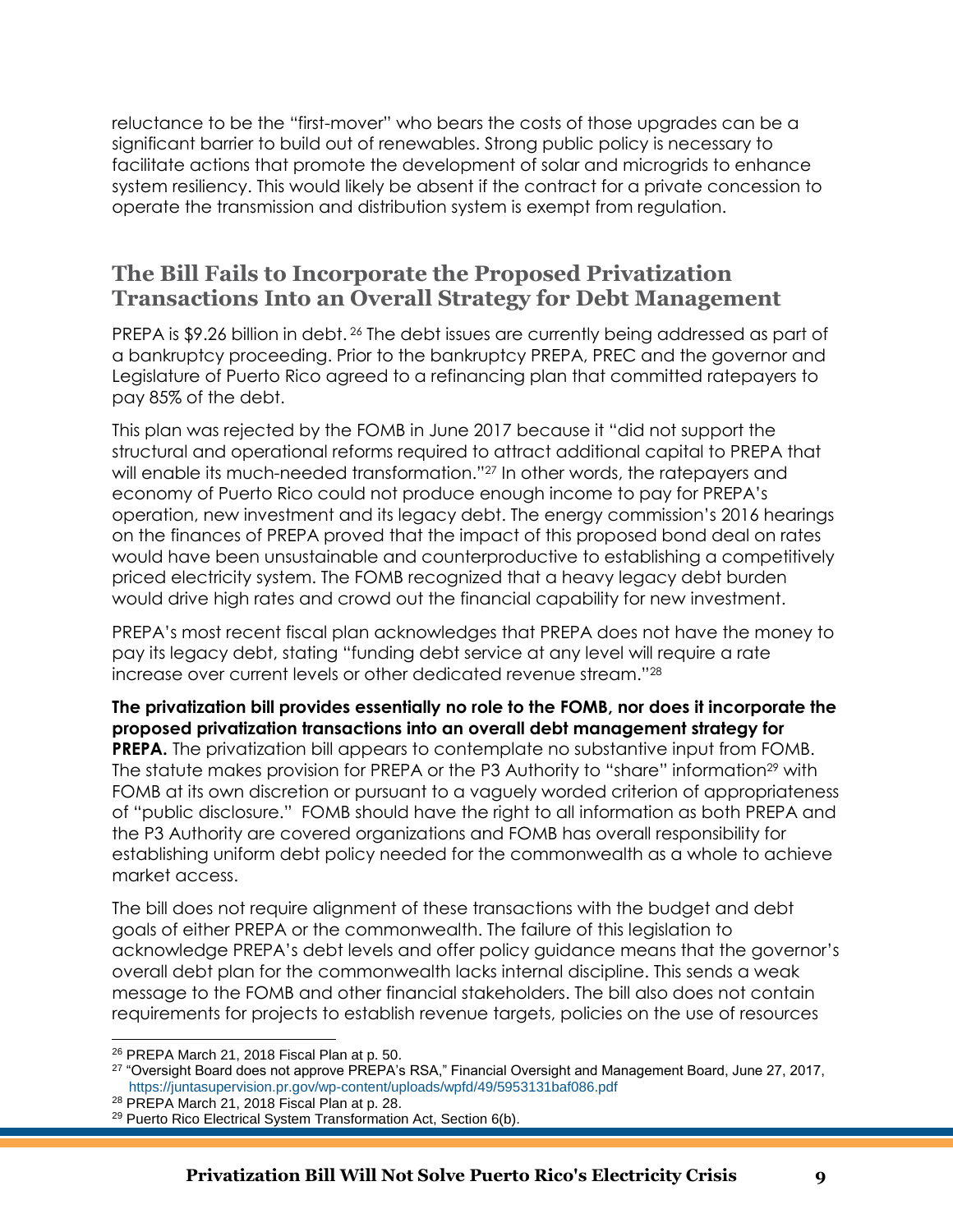created by the transaction, ownership models that assure accountability or long term operational principles consistent with PREPA's of the commonwealth's budget priorities. <sup>30</sup> In short, despite articulating the goal of a "cost-effective" energy system, the bill provides no strategy on how this goal is to be achieved.

#### **The Bill Creates Uncertainty for Investors, Consumers and Labor**

As explained above, one of the fundamental challenges facing PREPA is its inability to attract capital, a result of its insolvency. PREPA has been unable to access the capital markets since 2014.

The privatization bill perpetuates uncertainty for investors through a preemption provision that attempts to resolve conflicts between statutes:

"All of the provisions of Act No. 29-2009 shall apply to the PREPA Transactions, except as other provided herein. To the extent that any provision of this Act is inconsistent with any provision of Act 29-2009 … Act No. 57-2014 [the law establishing the Puerto Rico Energy Commission] … **the provisions of this Act shall prevail**."<sup>31</sup>

Act No. 29-2009 contains limited requirements for public information disclosure,<sup>32</sup> bidding requirements and reporting,<sup>33</sup> labor requirements,<sup>34</sup> rate setting<sup>35</sup> and future contract monitoring. 36 These provisions confer some rights to contracting parties and labor and disclosure provisions to enhance transparency. If PREPA or its successor or a governor deems these or any other provision of Act 29-2009 or other applicable statutes inconsistent with the privatization law, then the provisions of the existing statutes are preempted. The interrelation of the statutes also effectively eliminates any third-party, independent review.

**The preemption provision of the proposed privatization law creates uncertainty for investors**. The preemption leaves the transaction and ongoing monitoring and application of contract provisions to the policy priorities of the executive. The proposed privatization law effectively politicizes the major contracts that will govern the electricity grid in much the same way as it has always been politicized. The agreements would be

<sup>&</sup>lt;sup>30</sup> All of these issues have been raised more generally by FOMB in their February 5, 2018 letter to PREPA regarding defects in its January 2018 fiscal plan. "The Board applauds the announcement of the plan to privatize generation and enter into a long-term concession for transmission and distribution. To build on the announcement and materials published to-date, the Proposed Plan must contain much greater detail, including specificity regarding ownership models and a timeline towards supporting the proposed transformational transaction. In addition, the Proposed Plan must address steps to improve governance leading up to a transition and describe a strategy for effective governance in a concession or similar arrangement." 2/5/18 letter to PREPA <https://juntasupervision.pr.gov/index.php/en/documents/>

<sup>&</sup>lt;sup>31</sup> Puerto Rico Electricity System Transformation Act, Section 4.

<sup>32</sup> Act 29-2009, Section 9(j).

<sup>33</sup> [Act](http://www.p3.pr.gov/assets/law29-2009english.pdf) 29-2009, Sections 7,8,9 and 10.

 $34$  [Act](http://www.p3.pr.gov/assets/law29-2009english.pdf) 29-2009, Section 10(g).

<sup>35</sup> [Act](http://www.p3.pr.gov/assets/law29-2009english.pdf) 29-2009, Section 10(a) vi.

<sup>36</sup> [Act](http://www.p3.pr.gov/assets/law29-2009english.pdf) 29-2009, Section 10 (d).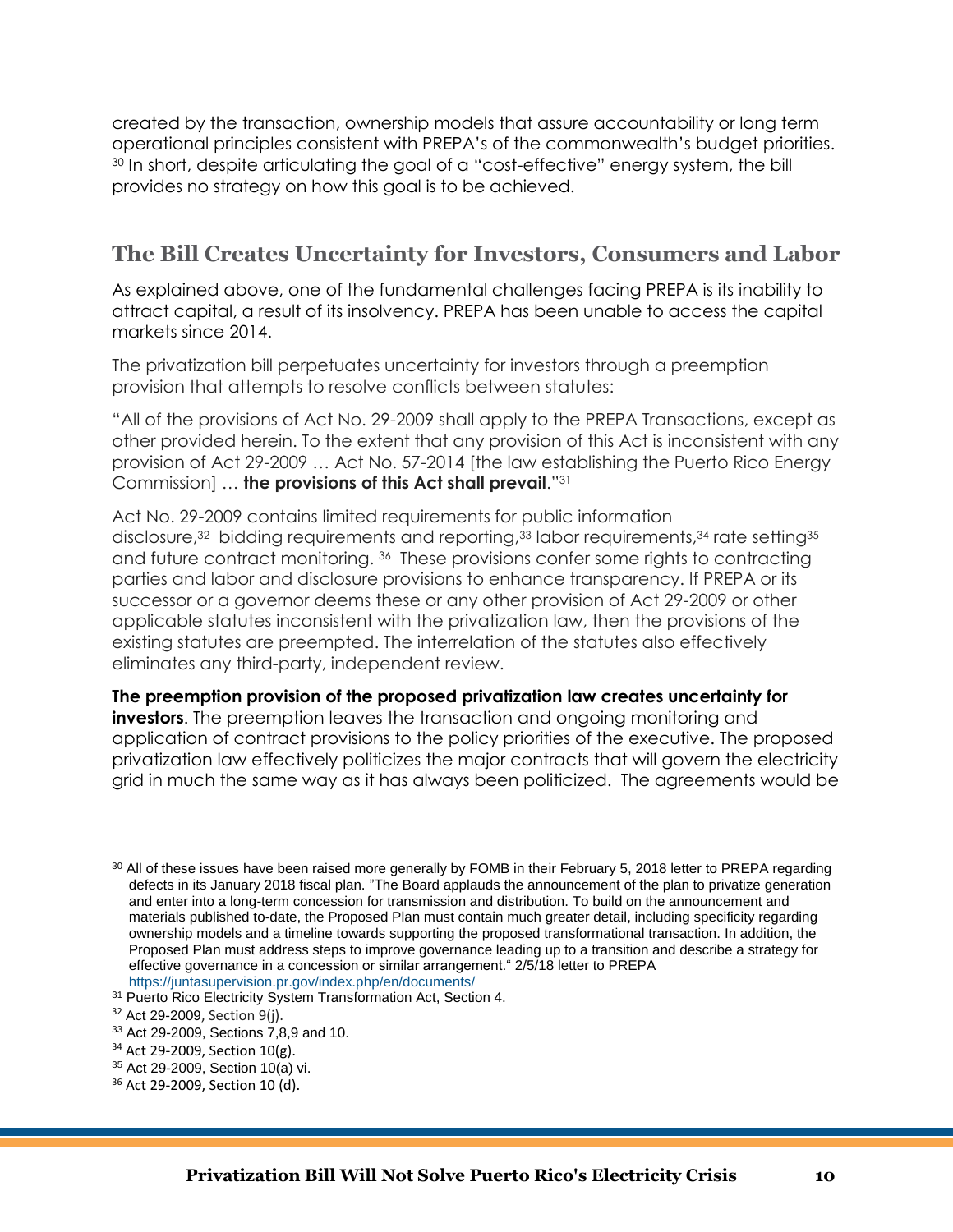based on the shifting priorities of incumbent executives and the political direction of future administrations, rather than consistently applied professional standards.

#### **The Privatization Bill Fails to Resolve the Problems of Mismanagement and Political Interference That Have Impeded the Transformation of PREPA**

PREPA has been crippled by a long history of mismanagement and political interference. In its January 2017 rate case order, the Puerto Rico Energy Commission explained, "the culture and practices arising from 75 years of monopoly status, subject to continuous and short-sighted political interference but with no oversight by an objective, professional and apolitical commission, cannot be changed quickly … [T]he damage caused by this culture and these practices – damage in the form of deep debt, a deteriorated physical system, demoralized workers, hesitant lenders, skeptical renewable developers and suffering consumers – will require everyone to bear come cost, and make some effort, to solve the problems."<sup>37</sup> A PREPA witness explained in the rate case that: "Historically, there has been political pressure to not increase PREPA's rates in response to cost and investment needs and therefore PREPA has had to sacrifice needed capital expenditures in order to remain solvent"<sup>38</sup>

The commission has been the most forthright about the problem of political interference in the electrical system. By contrast, it is a prominent feature of official documents from the commonwealth to sanitize fundamental analysis of Puerto Rico's and PREPA's fiscal plight. The current proposed law and the P3 statute exemplify this tendency. The failure to clearly and forcefully define and address the underlying problems that have been in the control of Puerto Rico's leadership undermines the potential for recovery and the confidence that will be required to gain market access.

The P3 statute attributes Puerto Rico's fiscal dilemma to:

"Weak spending controls, excess of employees, and the ineffective use of their resources. The fiscal problems of the Central Government have also contributed to the cash flow problem of public corporations, since the General Fund is not in a position to pay for the services rendered by these public corporations.…Among the most prominent factors that have led to this crisis is the practice of overestimating the revenues of the General Fund so as not to cut back on spending, which has caused a continuous deficit in recent years"<sup>39</sup>

The current proposed privatization law explains the root of PREPA's crisis as follows:

"Over the past ten years, the demand for energy on the Island has decreased by 18% and the reduction has reached 48% in the industrial sector. On the other hand, the main generation units are located in the south, while the highest energy demand is in the north. Moreover, we have a generation system 28 years older than the average in the electric power industry in the United States, and a dependence on oil that makes the system increasingly expensive, more polluting, and less efficient. In addition to this

<sup>38</sup> Response to Commission information request CEPR-SGH-01-08 in Case No. CEPR-AP-2015-0001.

 $\overline{a}$ <sup>37</sup> Puerto Rico Energy Commission Case CEPR-AP-2015-0001, Final Resolution and Order, January 10, 2017, p. 1.

<sup>39</sup> Act 29-2009, Statement of Motives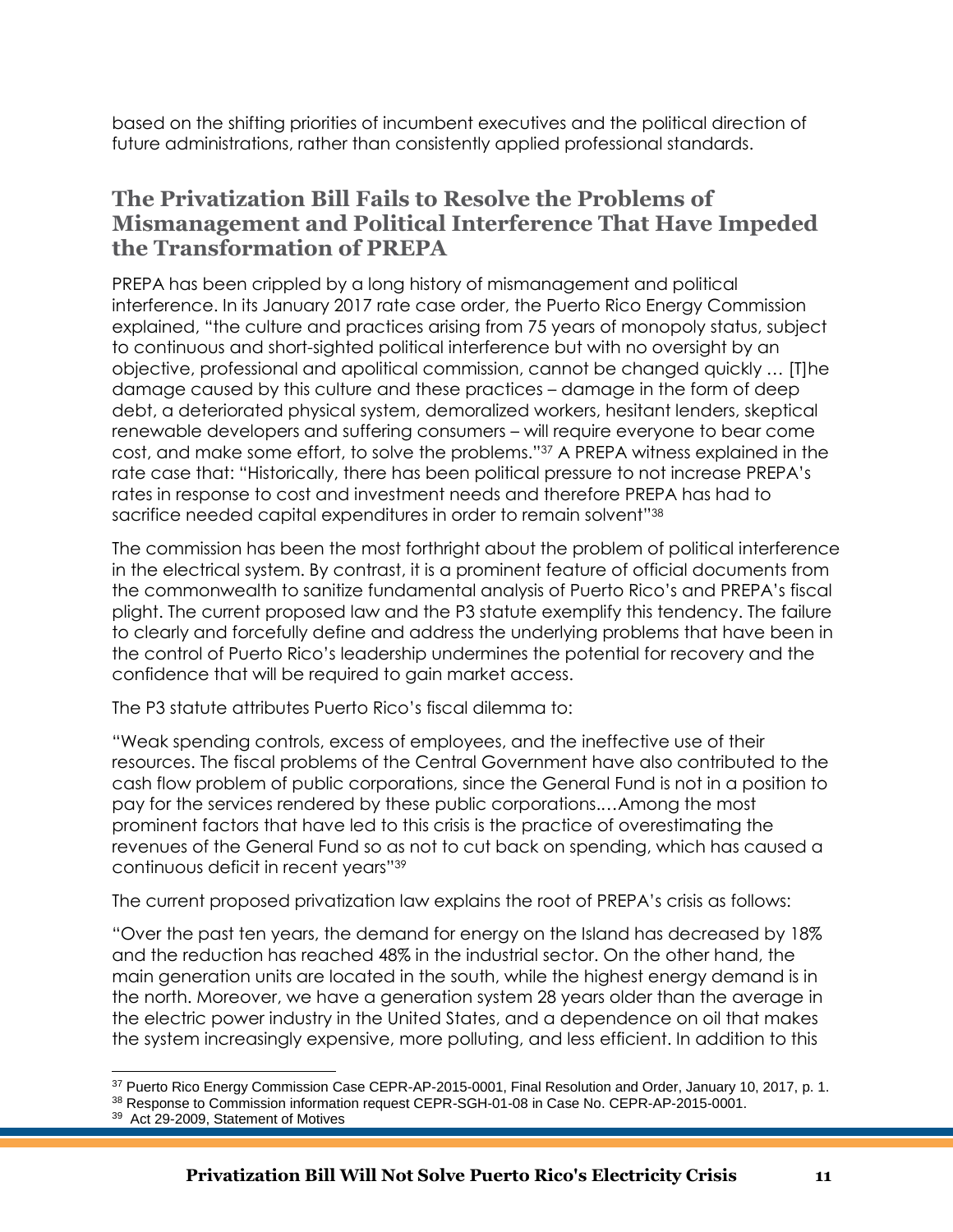dismal scenario, the public corporation has had a historically deficient administration that has maintained a virtual monopoly on power generation in Puerto Rico. The maintenance of its infrastructure was practically abandoned over the past decade." <sup>40</sup>

These statements gloss over core questions, including:

- Why is the generation system 28 years older than average if PREPA borrowed \$9 billion in capital for physical plant investment?
- Who decided to divert the proceeds from bond issuances to other uses?
- Who kept Puerto Rico dependent on oil for decades? Who allowed the administration to be deficient?
- Who allowed a dysfunctional administrative apparatus to evolve out of what was once a New Deal achievement?

Recent actions taken by Governor Rosselló's administration indicate that the governor is not serious about changing what the Puerto Rico Energy Commission identified as a core governance problem: "continuous and short-sighted political interference" without independent, professional oversight. The Rosselló administration has worked aggressively to thwart any independent oversight of PREPA.

At the outset of Governor Rosselló's administration, the government successfully moved to repeal the authority of the Commission to Audit the Debt of Puerto Rico.<sup>41</sup> This commission was established to investigate the management action taken regarding the Commonwealth's debt led to its bankrupt status. In an investigation of PREPA's 2013 bond issuance, the commission found widespread breaches of due diligence responsibility.<sup>42</sup>

PREPA and the governor's office have also mounted a direct campaign against the Puerto Rico Energy Commission. Twice so far in 2018, Governor Rosselló has proposed legislation that would consolidate the commission with several other regulatory commissions and subsume it under a new regulatory entity whose commissioners would all be appointed by Rosselló. And PREPA has consistently maintained a posture hostile to PREC, including in its most recent fiscal plan.<sup>43</sup>

Governor Rosselló has also failed to take appropriate action on the Whitefish scandal. Faced with an Island-wide blackout from the hurricanes, PREPA awarded a large reconstruction contract to a small company with a limited track record and no apparent capacity via a contract that awarded extremely high rates to contractors. The ensuing scandal caused the resignation of PREPA's executive director for reasons not yet known to the public. On October 27, 2017 the governor promised an audit by

 $\overline{a}$ <sup>40</sup> Puerto Rico Electrical System Transformation Act, Statement of Motives.

<sup>41</sup> Valentín Ortiz, "Puerto Rico government repeals commission to audit debt," Caribbean Business News, April 19, 2017.

<sup>42 &</sup>quot;Pre-audit Survey Report: PREPA Power Revenue Bonds, Series 2013A", Puerto Rico Commission for the Comprehensive Audit of the Public Credit, 2016, http://sptpr.net/wp-content/uploads/2016/10/Second-Interim-Pre-Audit-Report-on-2013-PREPA-debt-emission-con-anejos.pdf

<sup>&</sup>lt;sup>43</sup> At p. 60 of the March 2018 Fiscal Plan, PREPA accuses the Energy Commission of attempting to assert "excessive operating control" over PREPA and not respecting PREPA's operational or budget needs.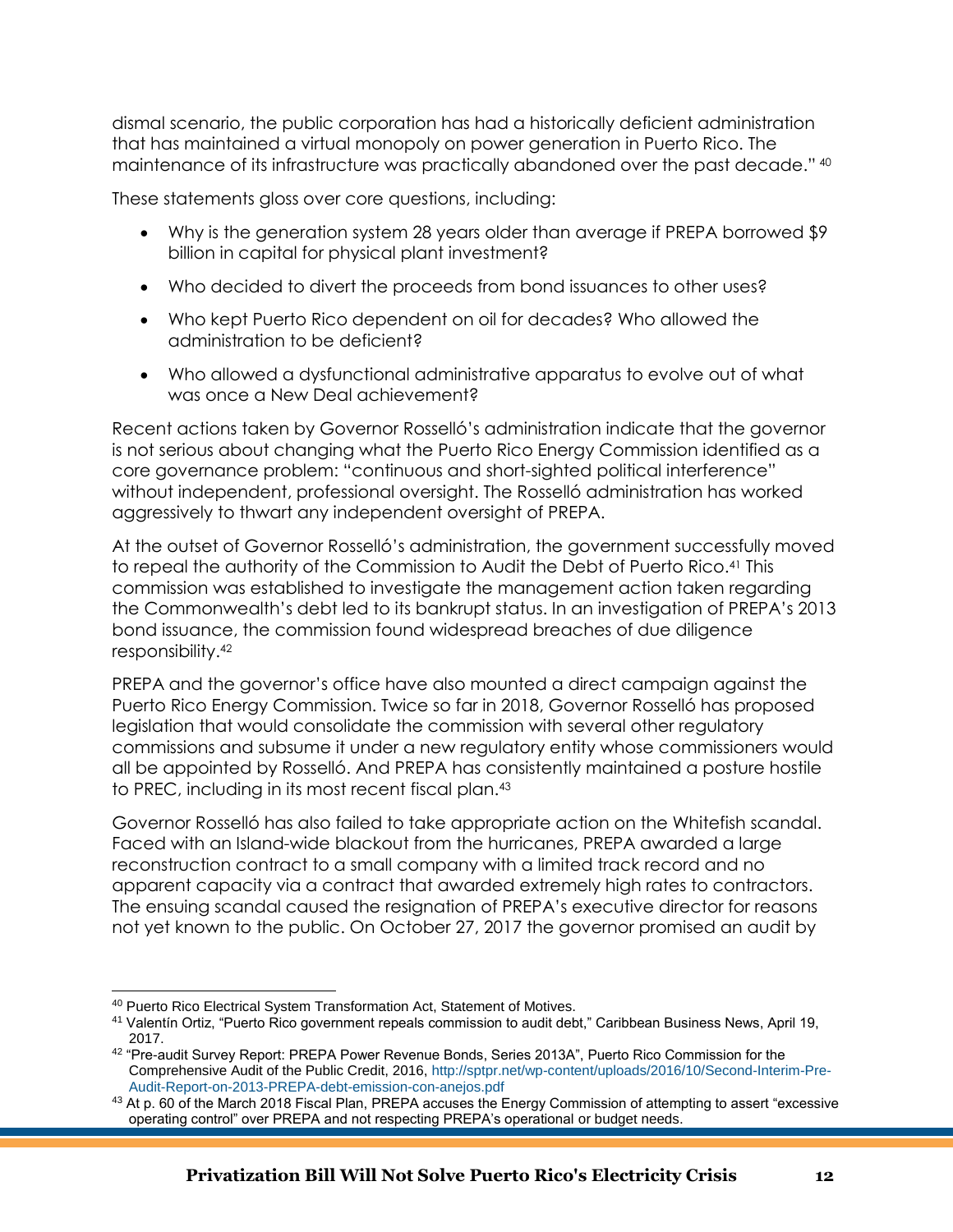the Puerto Rico Office of the Comptroller.<sup>44</sup> One small way the government could help restore some credibility to its recovery effort would be to expedite this audit. Five months later there is still no formal, public record of why this ill-conceived, highly suspicious contract was either awarded or cancelled.

Taken in the context of a longstanding penchant for political interference in hiring, rate setting, generation choices, excessive fees, egregious contracting processes and reckless bond issuances the privatization law continues the pattern of hostility to professional standards and external review. Puerto Rico's governmental history tells us that the system this bill proposes to create would remain based on political control which means all agreements would be subject to reinterpretation by existing and future governors and legislatures.

Specifically, the proposed privatization bill establishes a contract process and overall governance that is subject to political interference. The contracting is based on the model described in Act 29-2009, the law which created the P3 Authority. Under that model, the P3 Authority determines whether a privatization project is needed.<sup>45</sup> Contractor selection does not require competitive bidding if an RFP does not result in multiple bids, if the P3 Authority receives unsolicited proposals, or if an RFP process is deemed "onerous, unreasonable or impractical."<sup>46</sup> While it may be reasonable to waive competitive bidding in certain scenarios, this should be accompanied by stringent public disclosure requirements and independent oversight, neither of which is included in either Act 29-2009 or the proposed bill.

Contractor selection and contract negotiation is the responsibility of a Partnership Committee established by the P3 Authority. The committee is comprised of a representative chosen by the president of the Government Development Bank, a representative chosen by the head of the public agency, a member of the board of the public agency and two officials from any government entity chosen by the P3 Authority's board. In other words, for the proposed PREPA privatization, the P3 Authority and PREPA would control the entire process. Both the P3 Authority and PREPA are governed by boards that are under the control of the governor, as shown by Table 1 below.

The bill would limit participation in the decision making regarding the selection of contractors to executive agencies that are dominated by gubernatorial appointments. The bill would eliminate the role of PREC with regard to any oversight of the asset sales and also allow for the elimination of PREC's rate making, management oversight and audits if the Partnership Contract determines that there should be no regulatory review of its activities. PREC would have no authority over the terms of the privatization contracts, even though such contracts – which would set the terms at which electricity is sold by private electricity providers – would have a material impact on overall electric rates.

 $\overline{a}$ 

<sup>44</sup> [O.](https://www.usatoday.com/story/news/world/2017/10/26/puerto-ricos-gov-rossello-orders-audit-whitefish-contract-fix-power-grid/803095001/) Dorell, "Puerto Rico's Gov. Rosselló orders audit of Whitefish contract to fix power grid," USA Today, October 26, 2017 and S. Ebbs and E. Dooley, "PR gov. threatens 'hell to pay' as probes of Whitefish contract begin," ABC News, October 27, 2017.

<sup>45</sup> Act 29-2009, Section 6(b)

<sup>46</sup> Act 29-2009, Section 9(b)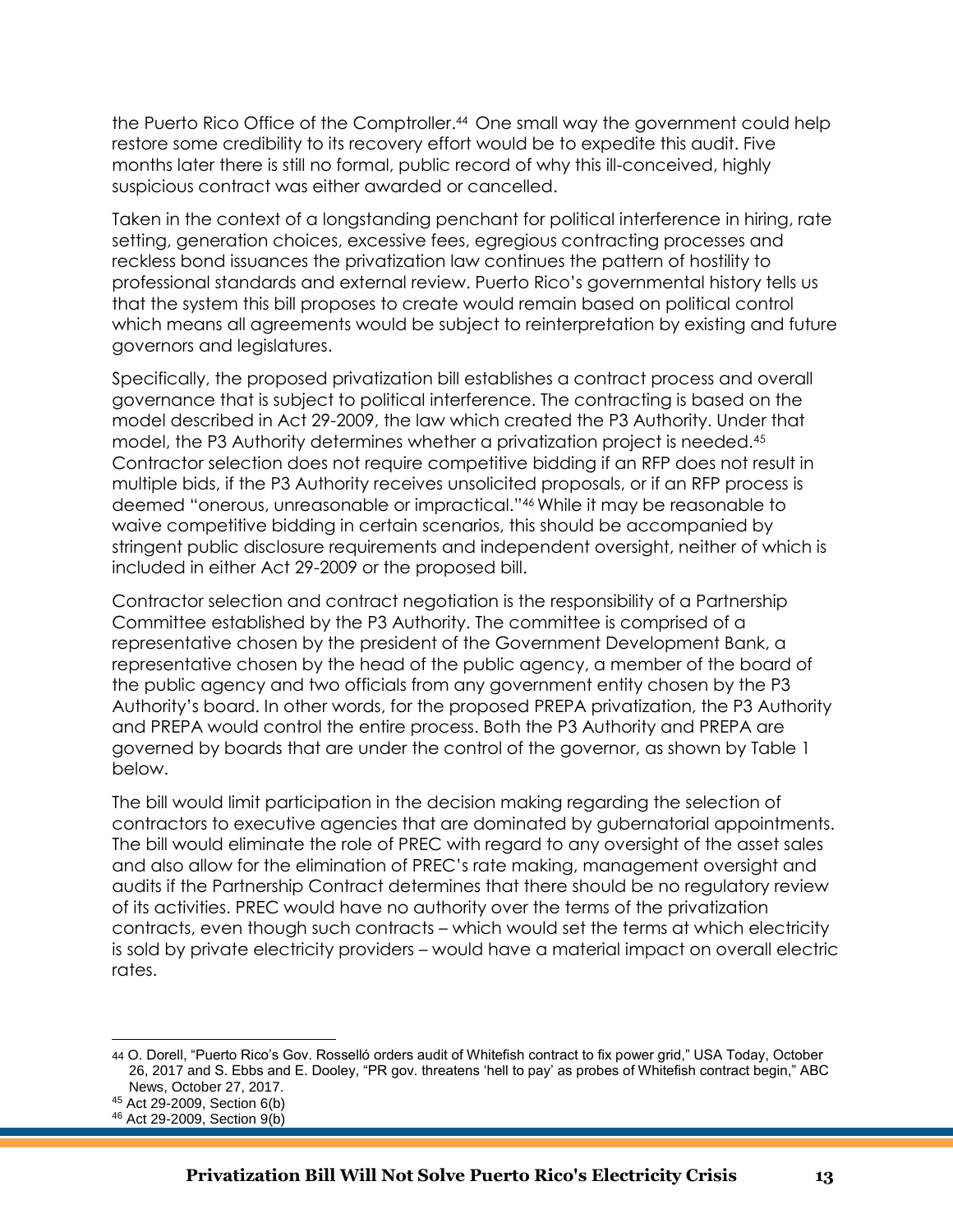Under such conditions the key elements for investment that are provided by an independent rate making system and are currently the domain of the regulatory commission — clear rules applied consistently over a period of time according to professional standards and with predictable outcomes —would be eviscerated.

| <b>Board/Position</b><br>1.        | <b>Appointment by:</b>             |
|------------------------------------|------------------------------------|
| <b>PREPA Board</b>                 |                                    |
| <b>Three Members</b>               | Governor                           |
| <b>Three Members</b>               | Governor, with Senate consent      |
| One Elected                        | <b>Public Vote</b>                 |
| <b>FAFAA Appointee</b>             | <b>Executive Director of FAFFA</b> |
|                                    |                                    |
| P3 Partnership Authority Board     |                                    |
| <b>Executive Director of FAFAA</b> | Governor                           |
| Secretary of Treasury              | Governor                           |
| President of Planning Board        | Governor                           |
| <b>Public Interest</b>             | Governor, based on Senate          |
|                                    | recommendations                    |
| <b>Public Interest</b>             | Governor, based on House           |
|                                    | recommendations                    |
|                                    |                                    |
| <b>P3 Partnership Committee</b>    |                                    |
| <b>Executive Director of FAFAA</b> | Governor                           |
| Officer of PREPA                   | <b>PREPA Executive Director</b>    |
| <b>Board Member of PREPA</b>       | Governor                           |
| Member chosen by P3 Authority      | P3 Authority Board (Governor)      |
| Board                              |                                    |
| Member Chosen by P3 Authority      | P3 Authority Board (Governor)      |
| <b>Board</b>                       |                                    |

**Table 1. The privatization contracts would be controlled by boards and committees governed by gubernatorial appointees.**

## **The Proposed Privatization Bill Undermines Employment Protections and Union Representation for Existing PREPA Employees**

Public-private partnerships seek to combine the assets of existing enterprises in a new financing and business model to provide new or improved goods and services. The formal partnership is typically formed between private sector companies and governmental entities. Employees who perform construction and operational functions within affected companies and government agencies are assets in the transaction. They are partners.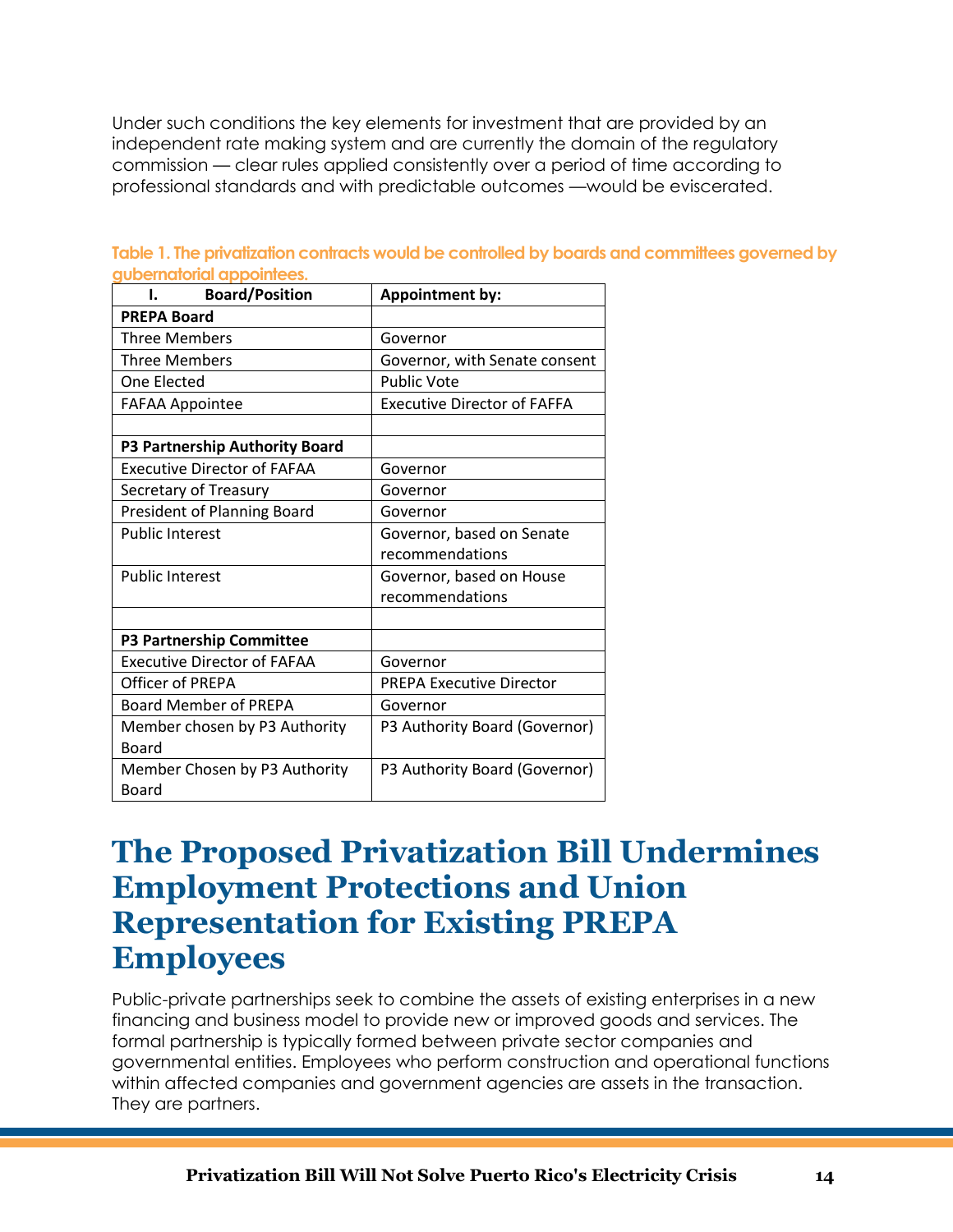In the case of PREPA, its employees are a major asset. According to the Statement of Motives in the privatization bill, "PREPA's employees have worked tirelessly to serve Puerto Rico. They are not the problem."<sup>47</sup> The problem for PREPA is historically on the management side. PREPA's management has largely been drawn from the ranks of marginally competent political appointees with little or no long-term outlook regarding energy planning and utility management.

But the support for PREPA workers in the Statement of Motives is not backed up in either the proposed bill or the P3 existing statute with provisions that treat labor as a partner. Instead there are provisions in both statutes that waive existing collective bargaining agreements and labor representation. In places where the P3 existing statute and the new proposed privatization statute conflict, the new privatization statute prevails. The P3 existing statute provides a modicum of labor protections with regard to hiring preferences, but even these are at risk given the proposed privatization law's ability to preempt other existing statutes. Furthermore, the Partnership Committee that governs individual privatization transactions excludes labor, business and consumers.

**PREPA's workforce is underfunded and short-staffed. PREPA has 6,200 employees,<sup>48</sup> over** half are members of the Union de Trabajadores de la Industria Electrica y Riego (UTIER). PREPA's workers are represented by four unions<sup>49</sup> with UTIER the largest. PREPA has lost over 30% of its workforce since 2012.<sup>50</sup>

Wages are at the lower level of the lowest quartile of all U.S. utility workers.<sup>51</sup> Linemen are the highest paid workers in PREPA at \$21 per hour and the average wage is \$19.00 per hour. Employee annual salary ranges from \$39,000 to \$44,000. According to PREPA's analysis wages for its employees (an average of \$58,000) are 20% below the average salary of utility workers in the United States (\$72,800).<sup>52</sup>

Health benefits are considered generous but employees pay premiums and copays.<sup>53</sup> UTIER has expressed its willingness to work on options to improve health care benefits and streamline and reform the delivery of health care.

The pension system is underfunded with estimates of the deficit ranging from \$2 billion to \$3.6 billion; no audit of the pension system is available since 2014. <sup>54</sup> The underfunding is a result of long-term budget actions by PREPA management that diverted pension contributions to other non-pension expenditures. The proposed privatization law identifies only one use of proceeds from the sale – settling the pension deficit.<sup>55</sup> The proposed law states this preference but allows by reference for funds from any

 <sup>47</sup> Puerto Rico Electrical System Transformation Act, Statement of Motives

<sup>48</sup> PREPA March 21, 2018 Fiscal Plan at p. 26.

<sup>49</sup> (UEPI) Union Empleados Profesionales Independiente, (UITICE) Union Insular de Trabajadores Industriales de Contrucciones Electricas and (UPAEE) Union de Piloto de la AEE

<sup>50</sup> PREPA March 21, 2018 Fiscal Plan at p. 114.

<sup>51</sup> [https://www.bls.gov/oes/current/oes499051.htm,](https://www.bls.gov/oes/current/oes499051.htm) Annual men wage of electrical power-line installers and repairers, by state, May 2016. See also: [PREPA](http://www.aafaf.pr.gov/assets/prepa-fiscal-plan-march-2018---draft.pdf) March 21, 2018 Fiscal Plan, p. 115.

<sup>52</sup> Benchmarking analysis, prepared by Navigant Consulting in behalf of PREPA, Case CEPR-AP-2015-0001, [https://www2.aeepr.com/Documentos/Ley57/Tarifa/Attachment%20LK-1%20Benchmarking%20Chapter%20-](https://www2.aeepr.com/Documentos/Ley57/Tarifa/Attachment%20LK-1%20Benchmarking%20Chapter%20-%2012-21-2015.pdf) [%2012-21-2015.pdf.](https://www2.aeepr.com/Documentos/Ley57/Tarifa/Attachment%20LK-1%20Benchmarking%20Chapter%20-%2012-21-2015.pdf) Data are for 2013, the most recent year for which data are available.

<sup>53</sup> [PREPA](http://www.aafaf.pr.gov/assets/prepa-fiscal-plan-march-2018---draft.pdf) March 21, 2018 Fiscal Plan, p. 38.

<sup>54</sup> Personal communication with Angel Jaramillo, President, UTIER, April 12, 2018, and PREPA March 21, 2018 Fiscal Plan, p, 29.

<sup>55</sup> Puerto Rico Electrical System Transformation Act, Section 7.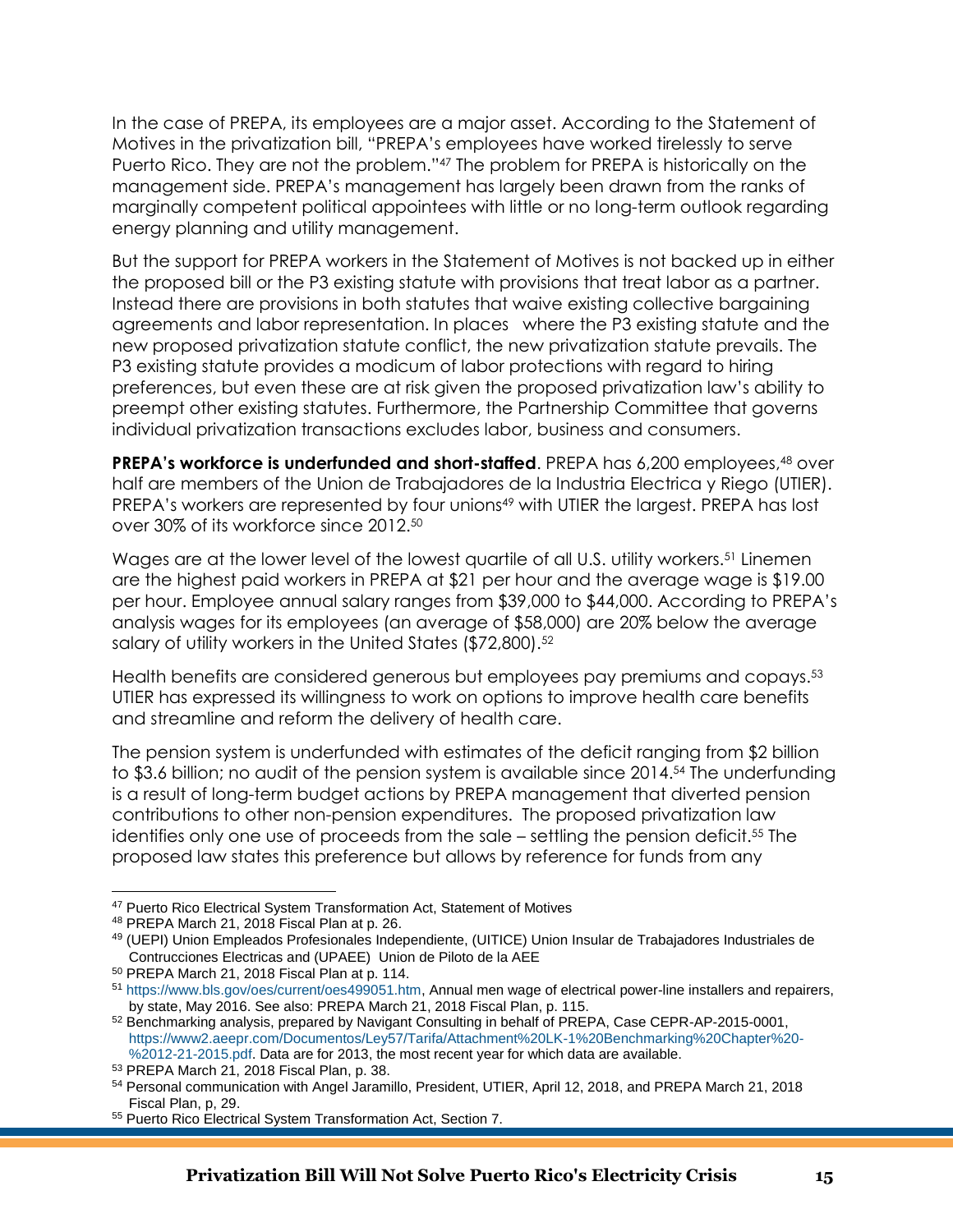transaction to be used to retire debt or establish a fund that could be used by PREPA for its ongoing capital plan. <sup>56</sup> The Government Development Bank is required to provide its recommendations for the use of the proceeds to the governor for final approval.<sup>57</sup>

According to PREPA's pre-hurricane assessment the utility's asset value for its generation system was \$2.2 billion.<sup>58</sup> Post hurricane assessments are likely to be lower. Any revenue received from asset sales that are used to improve the pension fund would create annual savings and partially reduce pressure on PREPA's expense budget.

Although the wage and benefit package for PREPA employees is considerably lower than industry standards it is an important source of middle class employment in Puerto Rico. PREPA's current fiscal plan<sup>59</sup> states that the utility's skill level and employment base suffers from chronic underfunding. Going forward management will need to identify necessary skill levels and conduct hiring and build out of staff sufficient to meet the service and technical needs of the system.<sup>60</sup> The current financial plan instead proposes headcount and overtime reductions.<sup>61</sup>

An overview of PREPA's pre-hurricane budget indicates that labor costs are a relatively low expense item. PREPA's budget is principally designed to pay outside fossil fuel companies for deliveries and bondholders. Beyond the short-term benefit of paying PREPA's obligations to these creditors only a relatively small proportion of PREPA's budget is recirculated back into Puerto Rico's economy in the form of either consumer spending or investment in Puerto Rico.

<sup>56</sup> Act 29-2009, Section 17

<sup>57</sup> Ibid.

<sup>58</sup> Schedule E-5, Net Plant In Service, Puerto Rico Energy Commission Case CEPR-AP-2015-0001, May 27, 2016.

<sup>59</sup> PREPA March 21, 2018 Fiscal Plan, p. 115.

<sup>60</sup> PREPA March 21, 2018 Fiscal Plan, p. 115

<sup>61</sup> PREPA March 21, 2018 Fiscal Plan, p. 38 and 40.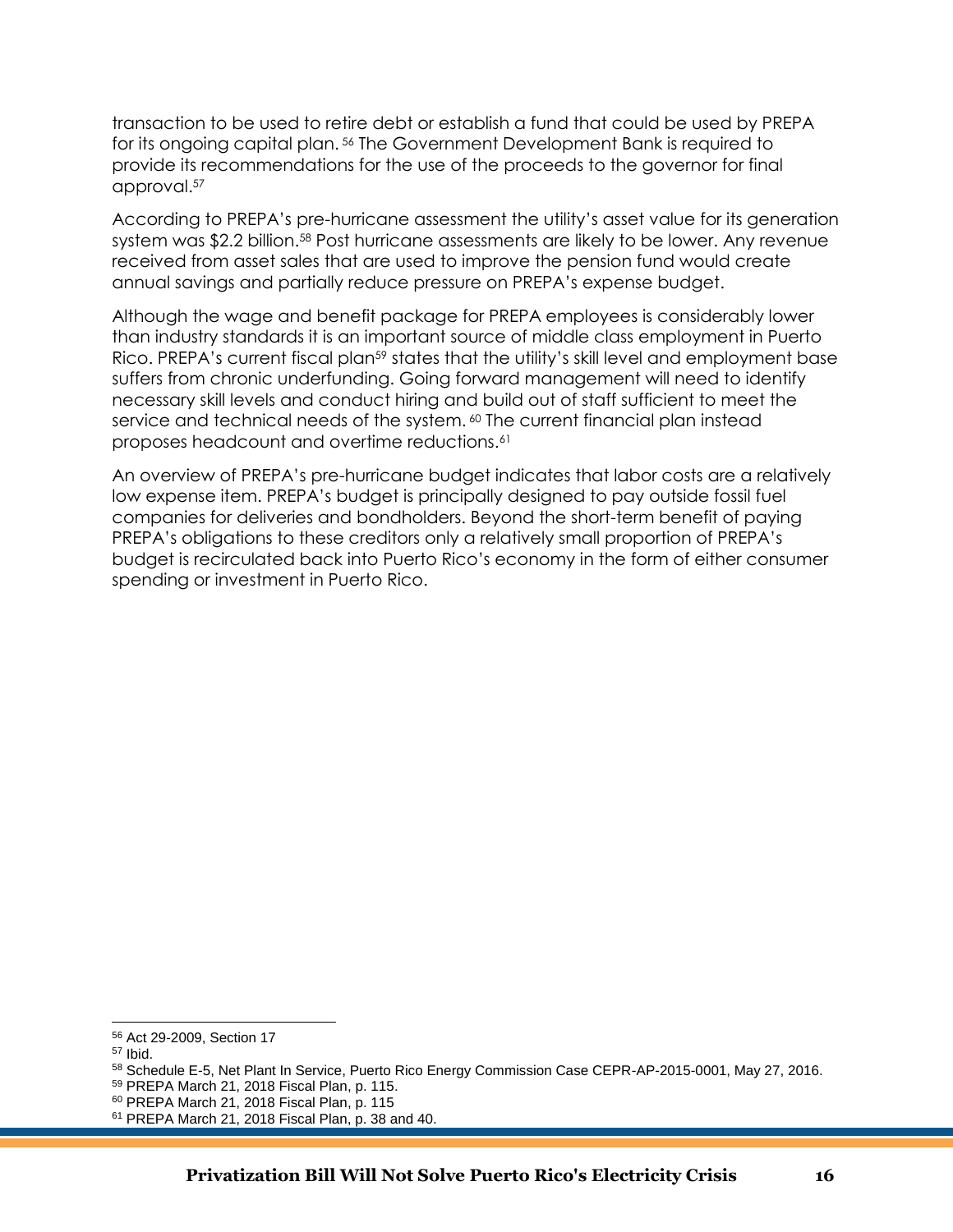

**Figure 2. PREPA operating expenses, FY 2017. Note that this does not include debt payments.** 

Labor costs are a component of other operating expenses (see Figure 2) and constitute approximately or 14% of total costs. Fossil fuel costs, including purchased power, are 62% of the budget.<sup>62</sup> Under current budget assumptions fossil fuel costs are unsustainable and there is no provision of any payment for debt service.

**The proposed privatization law and existing P3 statute eliminates existing collective bargaining agreements.** The proposed privatization and P3 existing law fails to affirm a commitment to existing collective bargaining agreements, current employee's right of first refusal to new employment opportunities, protection against new owners forcing existing employees out of a job and out of representation by existing unions.<sup>63</sup> Further there is no explicit policy statement that gives preference for hiring residents of Puerto Rico in any new employment opportunities created by the proposed law. This leaves employees and existing labor organizations exposed to a poorly designed set of labor policies that are embedded in the statutes.

For example, in lieu of statutorily guaranteed labor protections the proposed privatization law contemplates transfers of PREPA workers from their current employment into other public sector jobs in Puerto Rico.<sup>64</sup> Provisions in the existing P3 statute confer some right to existing employment,<sup>65</sup> but it is done after existing labor contracts are waived and individual employee rights than reestablished under a Partnership Contract. And, as noted above the provisions of the P3 existing law are inapplicable if it is deemed they conflict with provisions in the new, proposed privatization statute.

The P3 existing statute uses a Partnership Committee model of deliberation and decision making to manage each deal under the law. The Partnership Committee, by

 $\overline{a}$ <sup>62</sup> PREPA March 21, 2018 Fiscal Plan at p. 30.

<sup>63</sup> <http://ppp.worldbank.org/public-private-partnership/legislation-regulation/laws/labor-employment> and http://www.ilo.org/pardev/partnerships/public-private-partnerships/lang--es/index.htm

<sup>&</sup>lt;sup>64</sup> Puerto Rico Electrical System Transformation Act, Section 13

<sup>65</sup> Act 29-2009, Section 10(g).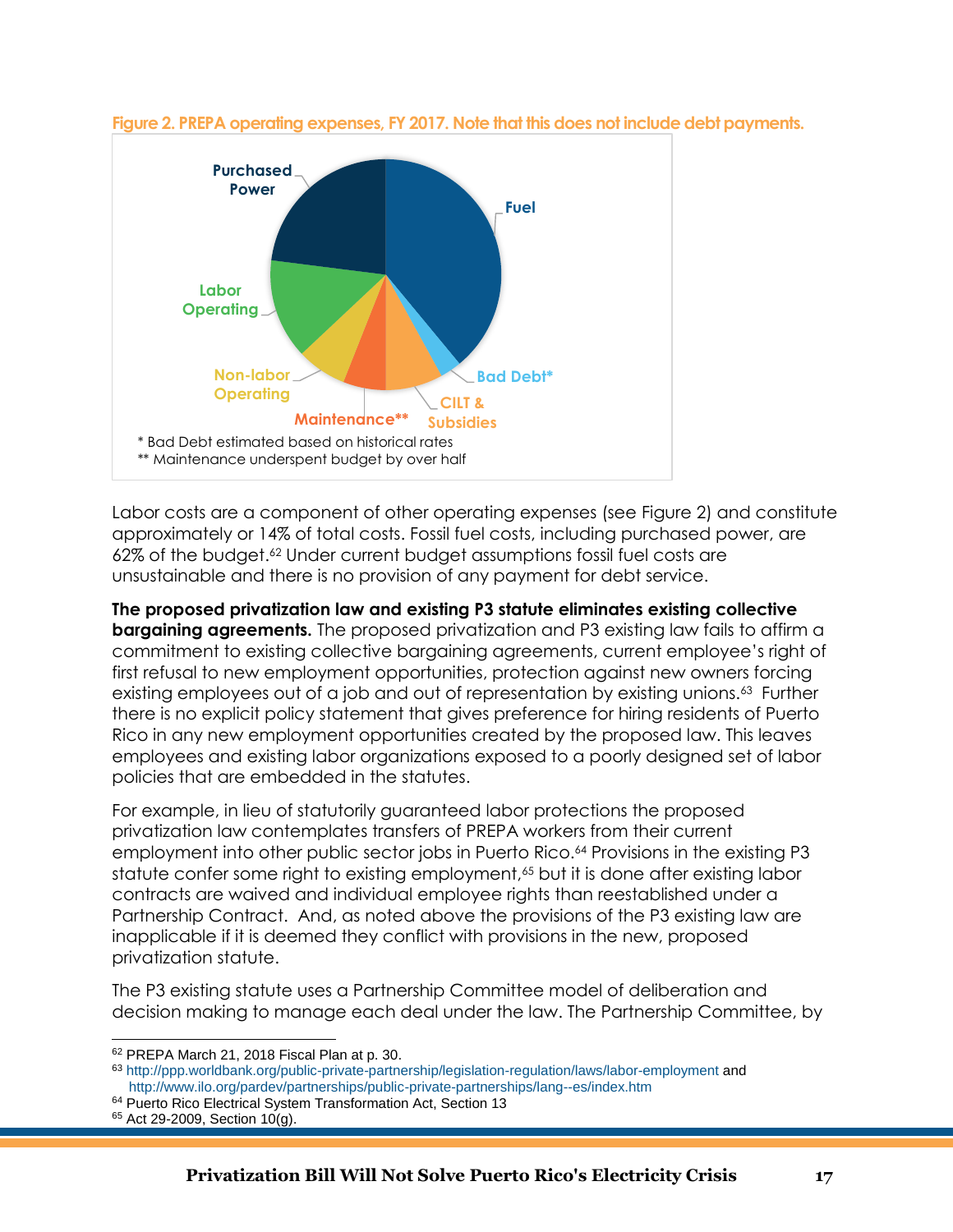statute consists of only government employees from the partner agency (PREPA), the P3 authority and the Puerto Rico Fiscal Agency and Financial Advisory Authority.<sup>66</sup> This model excludes labor, business and consumer interests – stakeholders that would have access to a regulatory process under the Puerto Rico Energy Commission. This exclusion also appears to be inconsistent with PREPA's recent fiscal plan<sup>67</sup> that calls for labormanagement efficiency optimization plans.

The example of the Long Island Power Authority (LIPA) shows how labor costs and union representation can be integrated into privatization transactions in a manner that is consistent with a balanced budget and in alignment with new management objectives. A new partnership formed between LIPA (see Appendix I) and PSEG utility, honored existing collective bargaining agreements, and required new operators to protect employee's wages and benefits and to complete the transition under the existing International Brotherhood of Electrical Workers umbrella.<sup>68</sup>

## **Past Privatizations Raise Questions About the Privatization Model to Be Employed for the PREPA Transactions**

The P3 Authority's privatization model has been applied to recent transactions in Puerto Rico, including the privatization of the Luis Muñoz Marin (LMM) International Airport and the privatization of two highways. The outcomes of both privatizations raise questions about whether the contracts were negotiated in the public interest and should suggest concerns about the same model being applied to the privatization of PREPA.

Both privatization processes were initiated under the governorship of Luis Fortuño. The LMM airport privatization occurred in 2012, when a forty-year lease for operation of the airport was awarded to Aerostar Airport Holdings, a consortium of Mexican airport operator Aeroportuario del Sureste and AIG's Highstar Capital. Highstar sold its 50% management stake in 2014 to the hedge fund Oaktree Capital, which then resold in 2017 to Canada's Public Sector Pension Investment Board.<sup>69</sup>

At the time, the privatization was criticized for undervaluing the airport. According to Alejandro Silva Huyke, then-president of the Puerto Rico Economics Association, Aerostar Airport Holdings made an offer valued at \$731 million for an airport worth \$1.6 billion. Additionally, because the LMM airport was the most profitable venture of the Puerto Rico Port Authority, the loss of income from LMM, which had previously subsidized smaller airports and ports, worsened the financial situation of the port authority.<sup>70</sup> And, because of a provision in the contract that prohibited any other airport in Puerto Rico from expanding to become an international airport for the next 15 years without compensating the LMM leaseholder, the Port Authority was further hindered in

<sup>66</sup> [Act](http://www.p3.pr.gov/assets/law29-2009english.pdf) 29-2009, Section 8(a)

<sup>67</sup> PREPA March 21, 2018 Fiscal Plan at p. 76.

<sup>68</sup> [http://www.lipower.org/papers/OSA.pdf,](http://www.lipower.org/papers/OSA.pdf) Section 4.5, p. 27-31.

<sup>69</sup> J. Koshman, "Canada just bought half of Puerto Rico's main airport," New York Post, March 22, 2017.

<sup>70</sup> A. Silva Huyke, "Lost costso económicos de la aprobación de la APP del aeropuerto," October 30, 2012, http://sincomillas.com/costos-economicos-de-la-aprobacion-de-la-app-del-aeropuerto-lmm/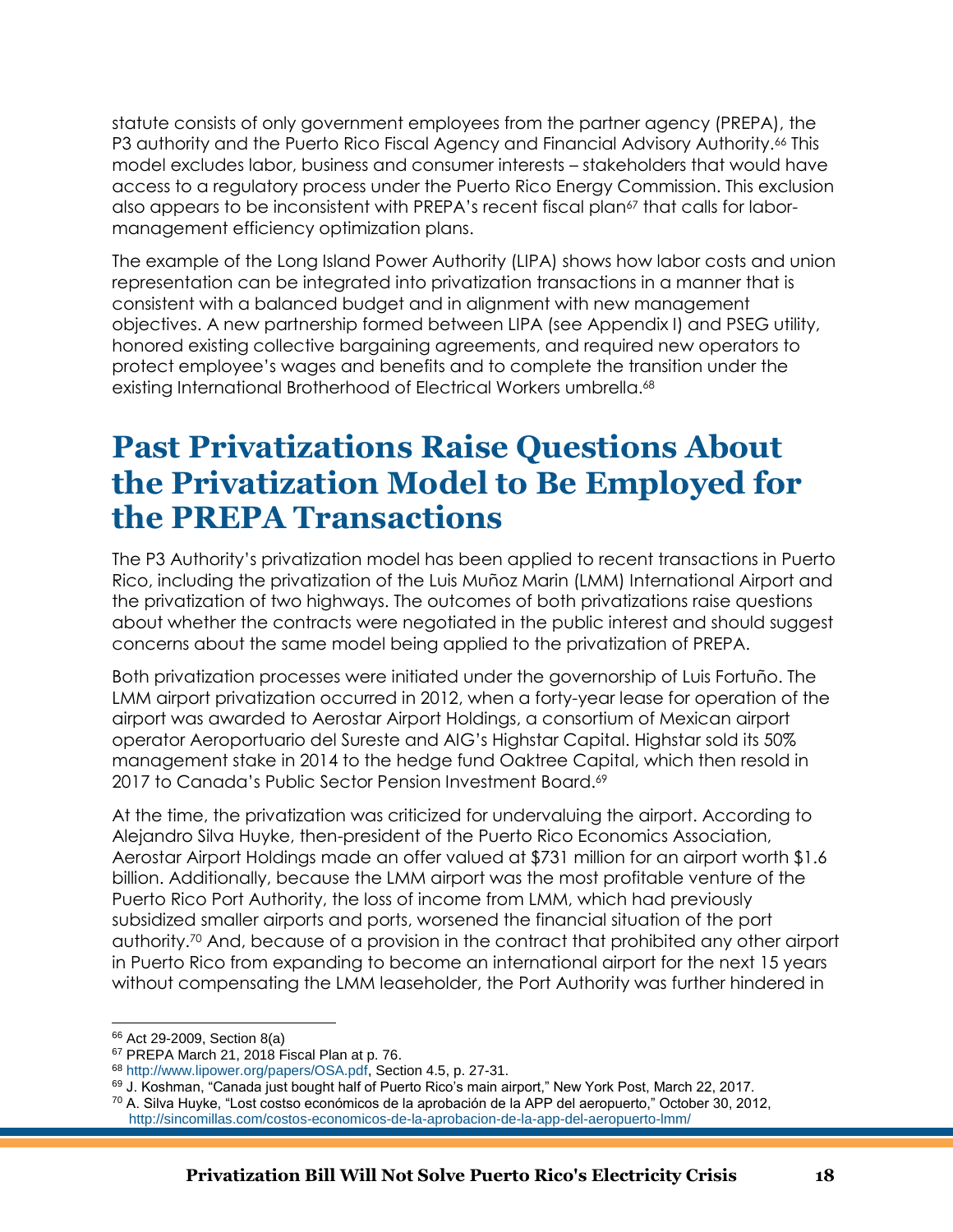its economic development efforts.<sup>71</sup> (This situation occurred despite the fact that the Port Authority, under Act 29-2009, was involved in every part of the privatization transaction).

Additionally, in 2011, Puerto Rico privatized highway 22 (San Juan to Hatillo) and highway 5 (San Juan to Bayamón) by leasing their operation under forty-year contract to Metropistas de Puerto Rico, a consortium of Abertis Infraestructuras and Goldman Sachs Infrastructure Partners. Similar to the airport concession, the privatization of these highways removed a profitable asset from the Highway and Transportation Authority, leaving it with fewer revenues to subsidize the cost of a struggling urban train system.<sup>72</sup> The contract allows for annual increases in tolls, subject to statutory maximums, but with no external regulation to determine whether tolls reflect the cost of service.<sup>73</sup>

Ex-governor Fortuño was appointed to the Board of Directors of Abertis in 2016.<sup>74</sup>

The P3 Authority's website does not provide any independent audit of the implementation of these contracts.

## **Recommendations**

The Puerto Rico Electrical System Transformation Act should be rejected. The bill does not productively address any of the fundamental barriers to the necessary transformation of the Puerto Rico Electric Power Authority. The bill is designed only to effectuate the sale of PREPA's assets to private third parties, without any clear vision of how this would result in a more sustainable and affordable energy mix, lower debt burden, or reduced political interference in the electric system.

The bill offers no plan for Puerto Rico's energy direction and, by exempting the privatization transactions from the existing integrated resource plan and energy commission oversight, effectively repeals that which currently exists. The privatization contracts would be negotiated by Public-Private Partnership Authority and PREPA officials who are largely appointed by the governor, without any oversight by the Puerto Rico Energy Regulatory Commission or its successors, or by the Financial Oversight and Management Board.

The short-sighted approach to external oversight removes an important element of fiscal integrity and sound, professional utility management that investors will be looking to as PREPA and the government of Puerto Rico emerges from bankruptcy. The bill would not help, and would likely frustrate, Puerto Rico's ability to attract private capital into its electrical system.

 <sup>71</sup> Luis Munoz Marín International Airport Lease Agreement, July 5, 2012, Section 3.22, http://www.p3.pr.gov/assets/2012-7-5-lmmia-lease-agreement.pdf

<sup>72</sup> O. Serrano, "Autopistas: Gobierno suelta lo bueno y se queda con lo malo," Noticel, June 21, 2011.

<sup>73</sup> Toll Road Concession Agreement, June 27, 2011, Schedule 10. http://www.p3.pr.gov/assets/2011-6-27-autopistasmetropolitanas-de-pr-schedules.pdf

<sup>74</sup> Abertis, "Board of directors and committees", https://www.abertis.com/en/investors-relations/corporategovernance/board-of-directors-and-committees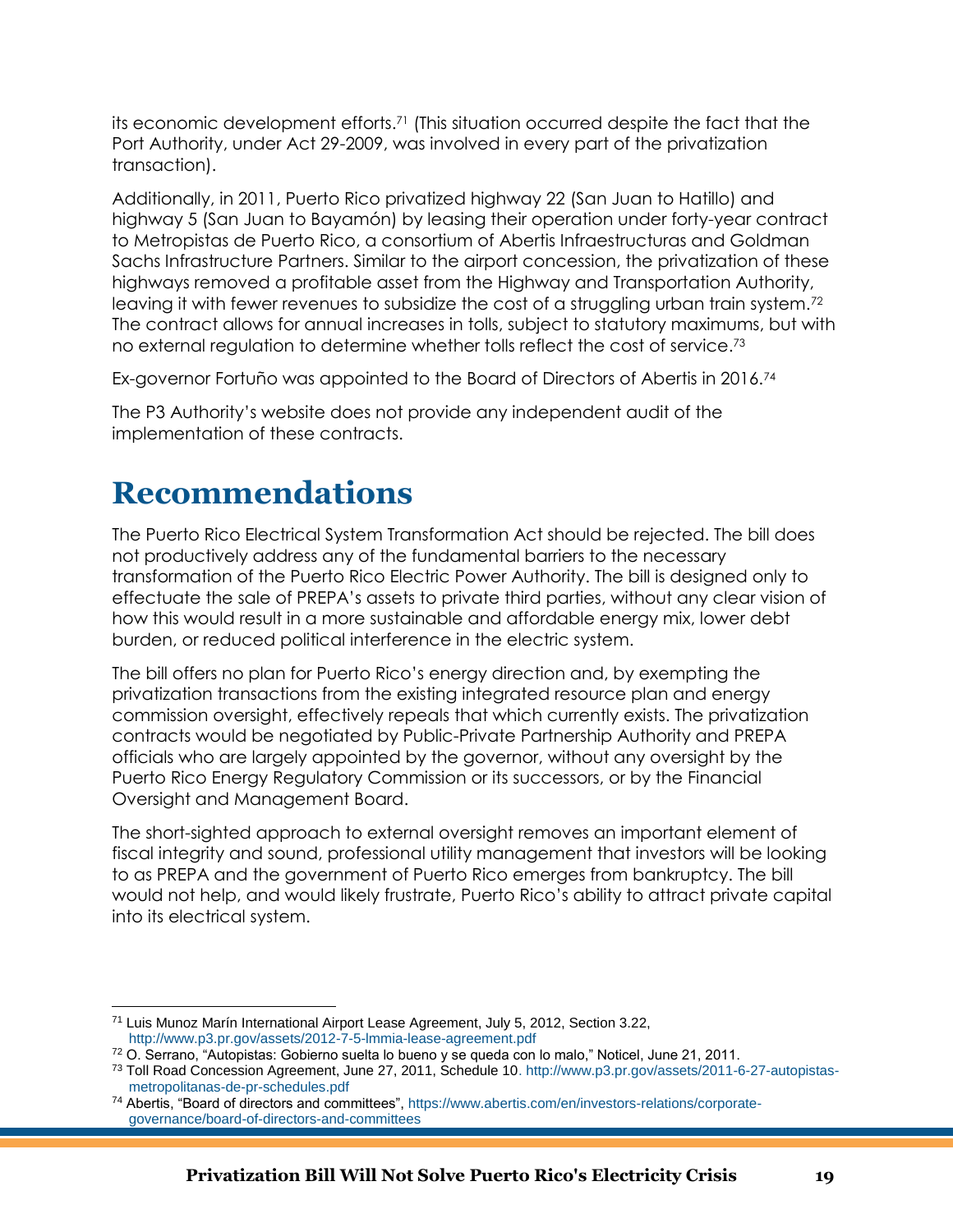The following basic energy principles and operational guideposts must be part of any new legislative design that intends to solve problems and transform Puerto Rico's electrical system:

#### **Energy Principals**

 $\overline{a}$ 

- A commitment to sound energy planning that takes into account the costeffectiveness of renewable energy, energy efficiency and demand response in Puerto Rico; the need to retire outdated oil-fired power plants; the potential for microgrids and rooftop solar; and the declining electricity demand.<sup>75</sup> Puerto Rico needs an updated Integrated Resource Plan (IRP)<sup>76</sup> that has been subjected to a professional third party review like that currently available under Puerto Rico law through the Puerto Rico Energy Commission.
- Elimination of PREPA's legacy debt. Repayment of the current debt would crowd out the necessary capital investments to rebuild and modernize the electrical system. Bondholders should pursue partial recovery of losses from insurance companies and from legal cases against bond consultants and underwriters who approved possibly fraudulent bond issuances. No funds from the sale of PREPA's assets should be used to defease or otherwise reduce PREPA's indebtedness.
- Well-regulated and responsible debt issuances. Future bond issuances shall be accompanied by a certification from the FOMB and the Puerto Rico Fiscal Agency and Financial Advisory Authority that underwriters, accountants, lawyers, consultants, and financial advisors are responsible vendors. The certification shall also attest to the reasonableness of the fees and that fees are consistent with standards established by PREC.
- Strong, independent regulation. Given the long-term political interference in the management, hiring and contracting for the electrical system, a strong, independent regulator is needed to restore Puerto Rico's credibility as a viable place to do business. This independent regulation should be coupled with strong fiscal controls and a rebuilding plan that meets the social and economic needs of Puerto Rico and its population.

The above principles can only be achieved through significant operational reform of PREPA. PREPA needs to be restructured, reformed and rebranded to reflect a new commitment to energy professionalism and a modern economy ("the reformed public utility"). Puerto Rico should obtain its generation through a broad mix of energy sources, including microgrids and distributed generation consistent with an Integrated Resource Plan. This can be achieved if a reformed public utility working with strong regulators implements Puerto Rico's integrated resource plan, attracts private capital and operates with public input, transparency and professional administration. The reformed public utility should honor existing collective bargaining agreements, and those agreements should be extended to any transactions undertaken with the private sector. Labor unions need to be included in the retooling of the electricity system as an

 $75$  T. Torres and C. Kunkel, "Toward electrical system sustainability in Puerto Rico," Institute for Energy Economics and Financial Analysis and Instituto de Competitividad y Sostenibilidad Economica de Puerto Rico, March 2018. <sup>76</sup> Puerto Rico Energy Commission, Order Initiating Investigation, Case CEPR-IN-2017-0002, October 27, 2017.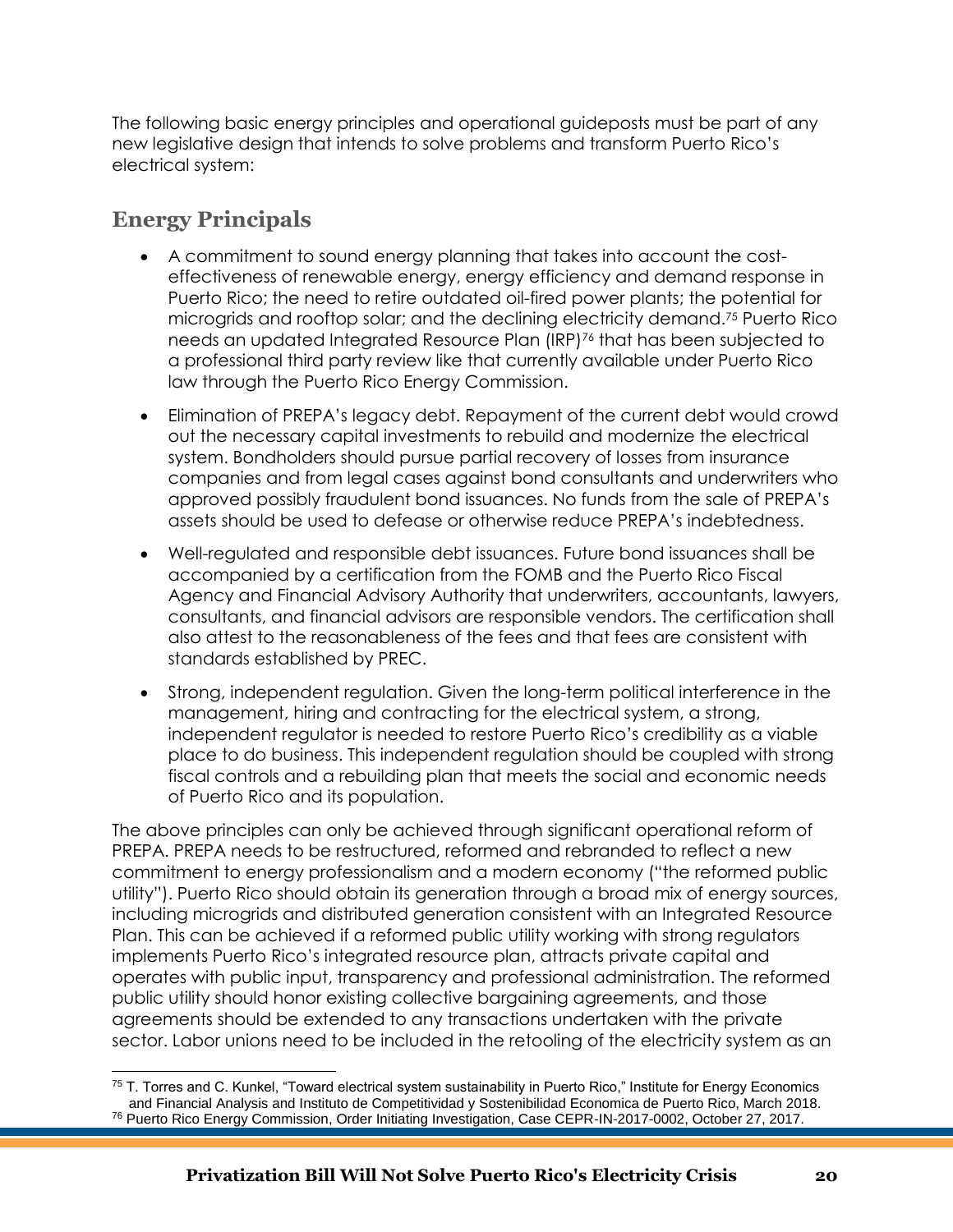essential partner. PREPA's plans for better management, improved staffing, and staff recruitment need to move forward.

This requires a structure that incentivizes sound, professional executive leadership and penalizes political interference. IEEFA suggests the following model:

- A new board should have seven members: three appointed by the governor with advice and consent of Senate, one by each house of the legislature, one by the chair of the Federal Oversight and Management Board and one appointed by the union with the largest membership base in PREPA. The Board should have fixed and staggered terms. Members should be dismissed only with cause and if the resolution authorizing the dismissal receives more than five votes.
- All board members should meet professional standards and have demonstrated competencies to perform as prudent, reliable and responsible fiduciaries of the reformed utility.
- The Board should appoint the executive director based upon an independently conducted job search. The governor and any member of the Legislature can submit candidates for the position. Final decision should be made by the board.
- An advisory committee should be appointed. The advisory committee should consist of three members from business, labor (not including unions covered under agreements with the reformed utility) and consumer interests. Each member should serve for as long as the interest groups allow, but all members must receive updated representation endorsements every three years. The Board should prescribe the rules related to selection and seating of Advisory Committee members.
- The committee should: 1) have the right to all information available to Board Members subject to all confidentiality provisions that bind members; 2) have the right to be informed in a timely manner of all board meetings and be seated at those board meetings in a manner that denotes their advisory role; 3) not vote on any matter before the board or attend executive committee sessions; 4) have the right to a response from the executive director to all written questions and statements submitted by committee members within 30 days.
- Governor Rossello appointed a Transformation Advisory Council (TAC) for PREPA made up of industry experts with proper professional credentials to assist the reform utility with the task of reform. The TAC should be part of the reform utility's statutory mandate. It should be seen as a sounding board for technical aspects of utility reform proposals on Puerto Rico. The TAC should be empowered to publish its analyses and recommendation to the public regarding all major reform initiatives prior to their enactment.
- For five years from the passage of this legislation the Puerto Rico Energy Commission shall appoint, finance and oversee an Independent Private Sector Inspector General (IPSIG) to ensure that energy, fiscal and operational reforms initiated now are thoroughgoing and that political interference is minimized. The IPSIG shall be part of the commission's operational responsibilities and be funded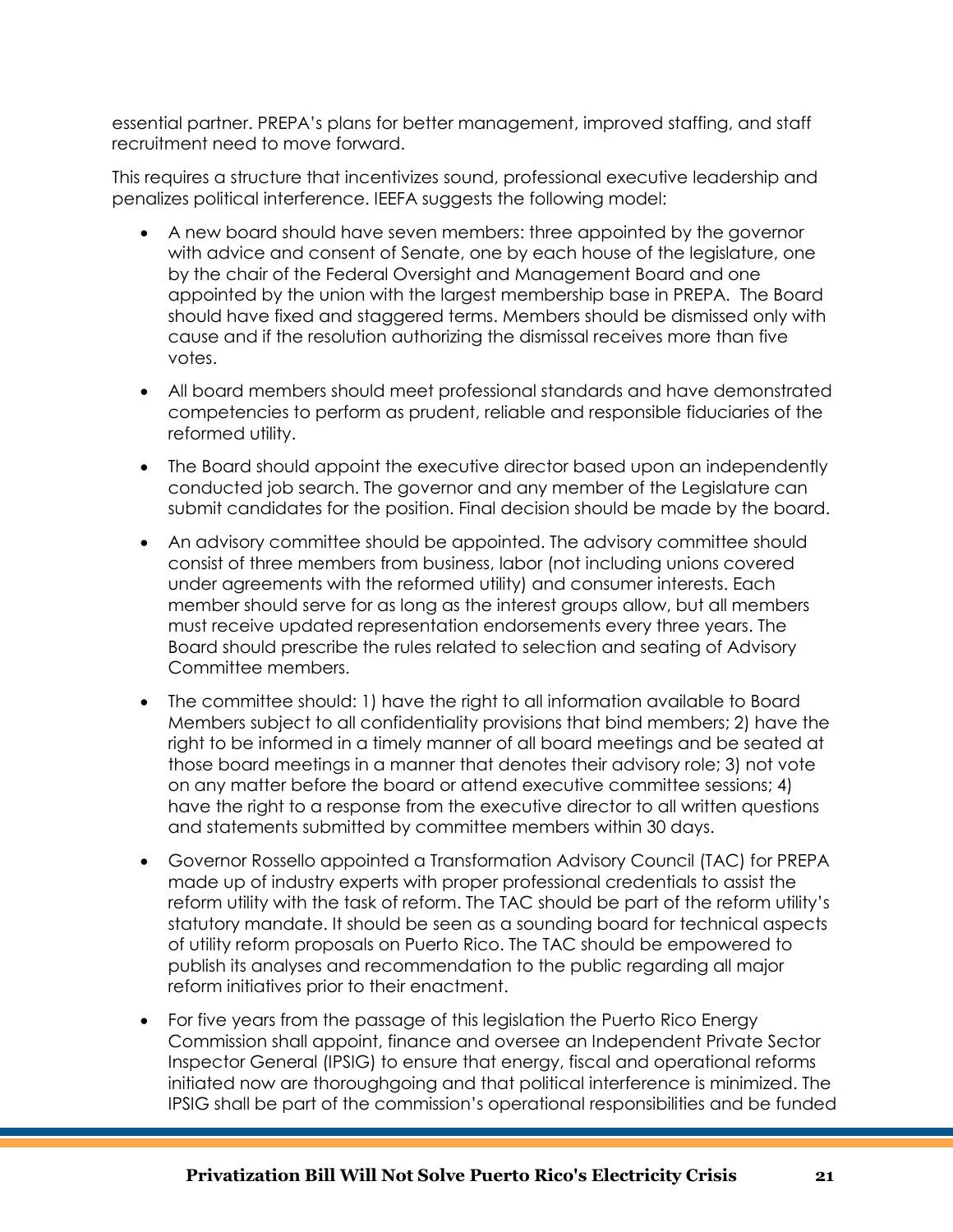annually through a separate appropriation for its work. The IPSIG shall report its day to day findings to relevant Board members and management of the reformed utility and report all progress and impairments in writing and oral briefings at least on a quarterly basis to the chair of the commission and such staff as designated. The chair of the commission shall be in attendance at all oral briefings. The IPSIG quarterly reports and any formal submissions to the commission shall be available to the governor, heads of the Legislative Assembly, Federal Oversight and Management Board, United States Attorney's Office for the District of Puerto Rico and the chairman of the United States Securities and Exchange Commission.

 Competitive bidding should be the primary mode of contracting. If standard competitive bidding procedures prove impractical the Puerto Rico Energy Commission shall certify any alternative procedures. The Puerto Rico Energy Commission certification shall be presented to the authorized representative of the IPSIG. Emergency contracting procedures need to be established utilizing pre-screened vendor lists, ongoing updates of vendors and a robust post- audit review of contract awards, cost and performance.

The proposed Puerto Rico Electrical System Act provides for a series of unregulated and politicized asset sales. It does not provide a vision for transforming the electrical system in a way that would actually address its fundamental problems. Sweeping organizational and governance reforms, such as the ones proposed here, combined with a long-term energy planning process and strong regulatory oversight are needed to achieve a functional electrical system in Puerto Rico.

## **Appendix I: The Long Island Power Authority: Is It a Useful Business Model for Puerto Rico?**

A recent study of the future for PREPA was supported by several major utility operations, many from New York State.<sup>77</sup> The plans that are emerging now in Puerto Rico look a lot like the plans used by one of these New York agencies to restructure its own activities, the Long Island Power Authority (LIPA). LIPA serves 1.1 million customers principally covering Nassau and Suffolk counties in southeastern New York with peak usage of 5600 MW and median income<sup>78</sup> of \$95,000. There are several aspects to the LIPA model that could prove useful to Puerto Rico. However, there are vast differences between each utility's operating landscape that would require significant amendment to the LIPA model if some of its component parts are to be of use.

 $\overline{a}$ <sup>77</sup> NYPA et al, "Build Back Better: Reimagining and strengthening the power grid of Puerto Rico," December 2017. <sup>78</sup> <https://datausa.io/profile/geo/nassau-county-ny/> and https://datausa.io/profile/geo/suffolk-county-ny/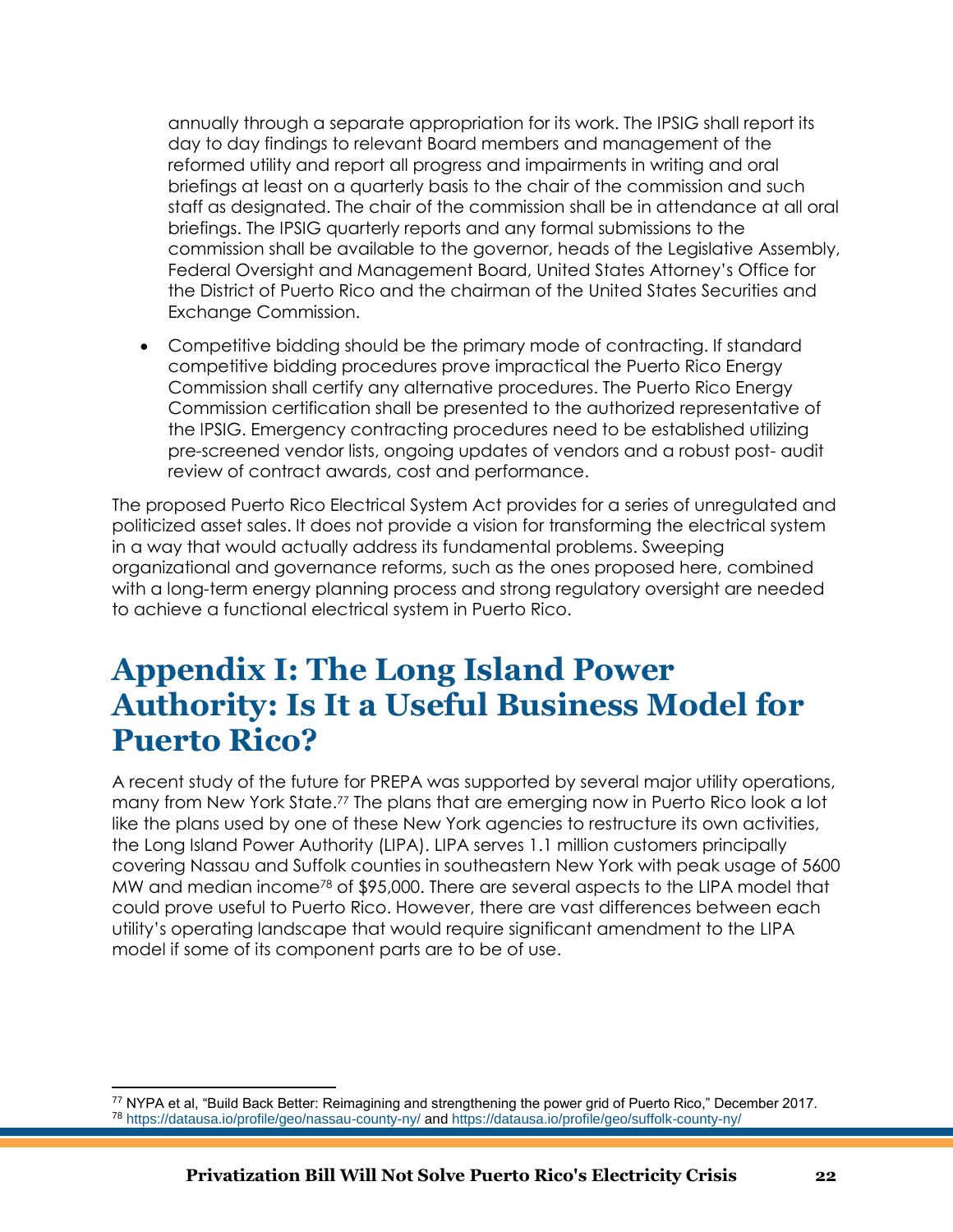#### **Long Island's Electrical System is Largely Operated Via Private Contracts**

LIPA is a corporate municipal instrumentality and political subdivision of the State of New York. It owns and operates the electric transmission system in Nassau, Suffolk and parts of Queens. LIPA also has an ownership interest in Nine Mile Point 2, a nuclear power in Oswego, New York. LIPA has a small staff of professionals augmented by a portfolio of outside experts who assist executive leadership with the management of its principal agreements. The day-to-day operations of the electric system are carried out by various contracts with several service providers. Since 1998 the service providers were generally subsidiaries of National Grid.<sup>79</sup> In January 2014, PSEG<sup>80</sup> assumed responsibility for power supply management, fuel procurement, transmission and distribution, existing labor agreements and related other services. The relationship is governed by an Official Services Agreement between LIPA and PSEG Long Island.<sup>81</sup>

LIPA is governed by a nine-member board. Five are appointed by the governor, two by the senate majority leader and two by the speaker of the assembly. The chair is appointed by the governor.

Under New York law, LIPA is empowered to set rates for electric service without approval of the New York State Public Service Commission or any other state regulatory body. The New York State Public Service Commission is authorized to review and make recommendations on rate increases that exceed certain thresholds. In 2016 LIPA received 55% of its revenue from residential customers, 43% from businesses and 1.9% from public sector customers. LIPA's current rates are in excess of 17 cents per kWh. <sup>82</sup>

LIPA's rates cover not only operational charges associated with its service agreements but also debt service for LIPA and the Utility Debt Securitization Authority (UDSA).<sup>83</sup> UDSA is a separate municipal corporation and subdivision of the State of New York. It has no commercial operations. It was established to restructure a portion of LIPA's debt. The bifurcation of LIPA's debt derives from the 1998 purchase by LIPA of LILCO, a bankrupt corporation. LILCO built the Shoreham Nuclear power plant but the company filed for bankruptcy. LIPA's purchase of LILCO required the assumption of \$7.3 billion in debt from a non-performing asset. In 2013 LIPA, its advisors and the New York State legislature restructured LIPA's debt to provide a more stable management structure.

LIPA owns the transmission and distribution system. It derives power supply resources through a series of power purchase contracts. The principal contract is with National Grid for 3700 MW and extends through 2028. LIPA purchases the electricity generated by all of the fossil fueled capacity of the Island's generating facilities owned by National

 $\overline{a}$  $79$  For a comprehensive audit of the ten year LIPA and National Grid experience see: documents.dps.ny.gov/public/Common/ViewDoc.aspx?DocRefId=%7BCB049972

<sup>80</sup> For brief overview of PSEG/LIPA relationship and current financial presentation see: http://www.lipower.org/pdfs/company/investor/Wells%20Fargo%20Public%20Power%20Symposium%2012-6- 2017%20(002).pdf

<sup>81</sup> Operations Services Agreement between LIPA and PSEG Long Island, December 28, 2011, http://www.lipower.org/pdfs/company/papers/LIPAPSEG/OSA12.pdf

<sup>82</sup> PSEG Long Island "Power Supply Charge": [https://www.psegliny.com/page.cfm/Account/ServiceAndRates/PowerSupplyCharge,](https://www.psegliny.com/page.cfm/Account/ServiceAndRates/PowerSupplyCharge) PSEG Long Island "Common Residential Electric Rates 2018," https://www.psegliny.com/files.cfm/rates\_resi.pdf

<sup>83</sup> http://www.lipower.org/UDSA/docs/2017A/UDSA%20Series%202017,%20October%2025,%202017.pdf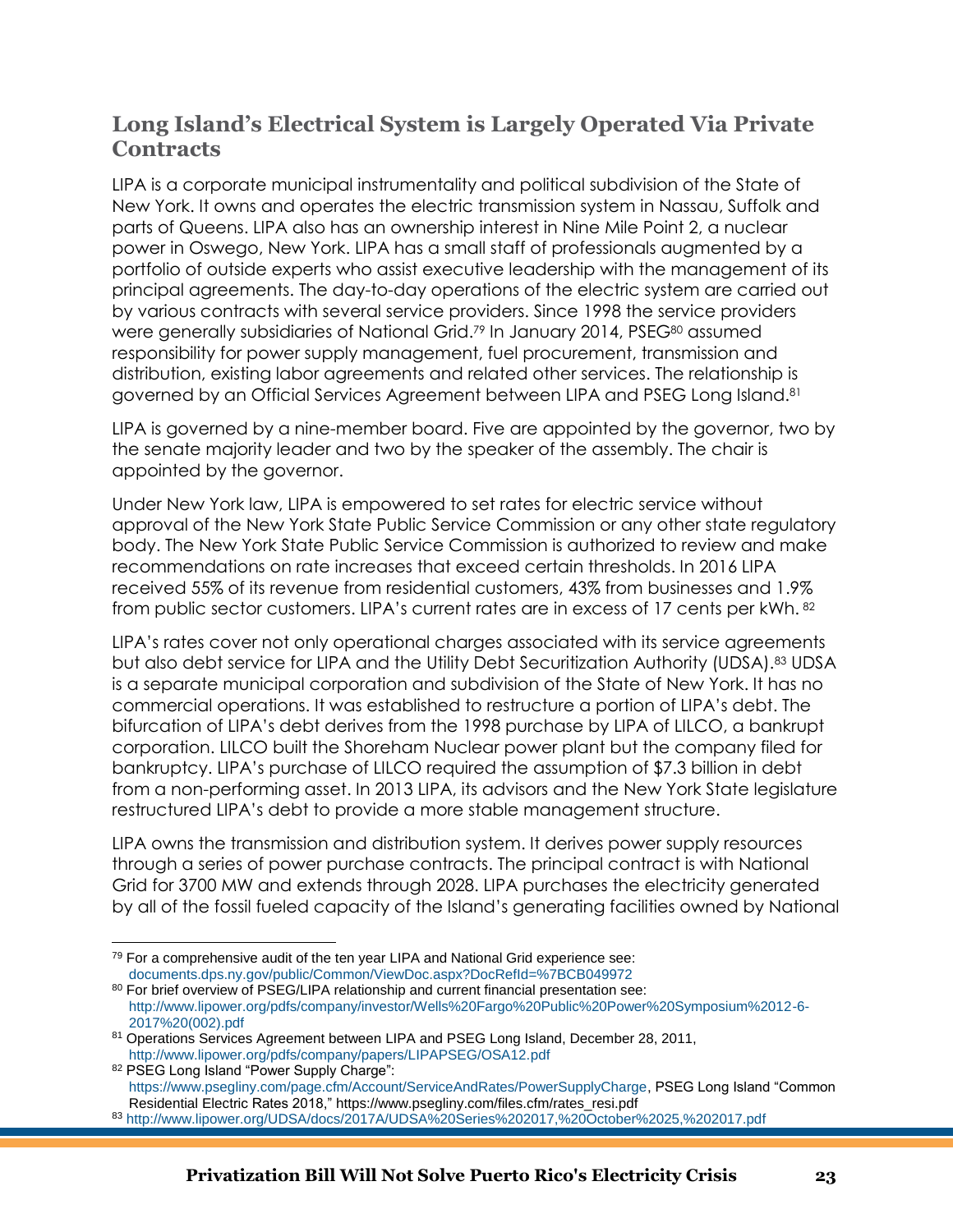Grid. LIPA purchases approximately 1900 MW of capacity from other providers and owns an 18% interest in a 1300 MW nuclear plant.

LIPA has an A- credit rating with Fitch and Standard and Poor's. UDSA is rated AAA.

LIPA offers energy efficiency and renewable energy programs.<sup>84</sup> These energy efficiency and renewable energy initiatives were established almost a decade ago and continue to grow. LIPA has recently concluded that a dramatic reduction in peak forecasts has been achieved largely due to its rooftop solar initiatives. <sup>85</sup> <sup>86</sup> Although LIPA is independent of some aspects of the state's regulatory system it nevertheless is an integral part of the state's Public Service Commission's energy planning, goal setting and implementation program. <sup>87</sup> Long Island is also home to several major microgrid investments that are at the early stages across Long Island, which have received funding from the state of New York and are being developed in partnership with the New York Power Authority.<sup>88</sup>

#### **PREPA and LIPA Share Some Similarities but Also Important Differences**

There are important similarities between the two entities that should prove constructive as PREPA moves forward.

- Both entities are public power authorities controlled by and accountable to elected officials.
- Both entities own some power generation but conduct business in an operating environment with private sector competition.
- Both entities rely upon purchase power agreements, but to different degrees.
- Both entities have fossil fuels as the dominant energy source for power generation.
- Both entities are governed by Integrated Resource Plans.
- Both entities recognize collective bargaining agreements and labor organizations.
- Both entities are managing high electricity rates driven in large part by extraordinary debt levels.

 84 PSEG Long Island, "2017 Integrated Resource Plan: PSEG Long Island Analysis Summary", http://www.lipower.org/pdfs/company/trans/2017-04-10\_PSEG\_IRP\_Summary\_Report.pdf

<sup>85</sup> Press release: "10,000<sup>th</sup> Solar PV System Installed on Long Island Highlights Partnership of New York State and Long Island Utility," December 12, 2014. https://www.psegliny.com/page.cfm/AboutUs/PressReleases/121214 solar

<sup>86</sup> LIPA, "Energy Guide: 2017 Long Island Integrated Resource Plan and Repowering Studies", http://www.lipower.org/pdfs/company/trans/LIPA\_EnergyGuide%206x9%204\_22\_17%20FINAL.pdf

 $87$  J. Weaver, "New York state signs law – 20% of USA has energy storage targets and mandates", Electrek, December 1, 2017, https://electrek.co/2017/12/01/new-york-energy-storage-targets/

<sup>88</sup> P. Ciampoli, "NYPA partners on several newly-funded microgrid projects," American Public Power Association, March 24, 2017. [https://www.publicpower.org/periodical/article/nypa-partners-several-newly-funded-microgrid](https://www.publicpower.org/periodical/article/nypa-partners-several-newly-funded-microgrid-projects)[projects](https://www.publicpower.org/periodical/article/nypa-partners-several-newly-funded-microgrid-projects)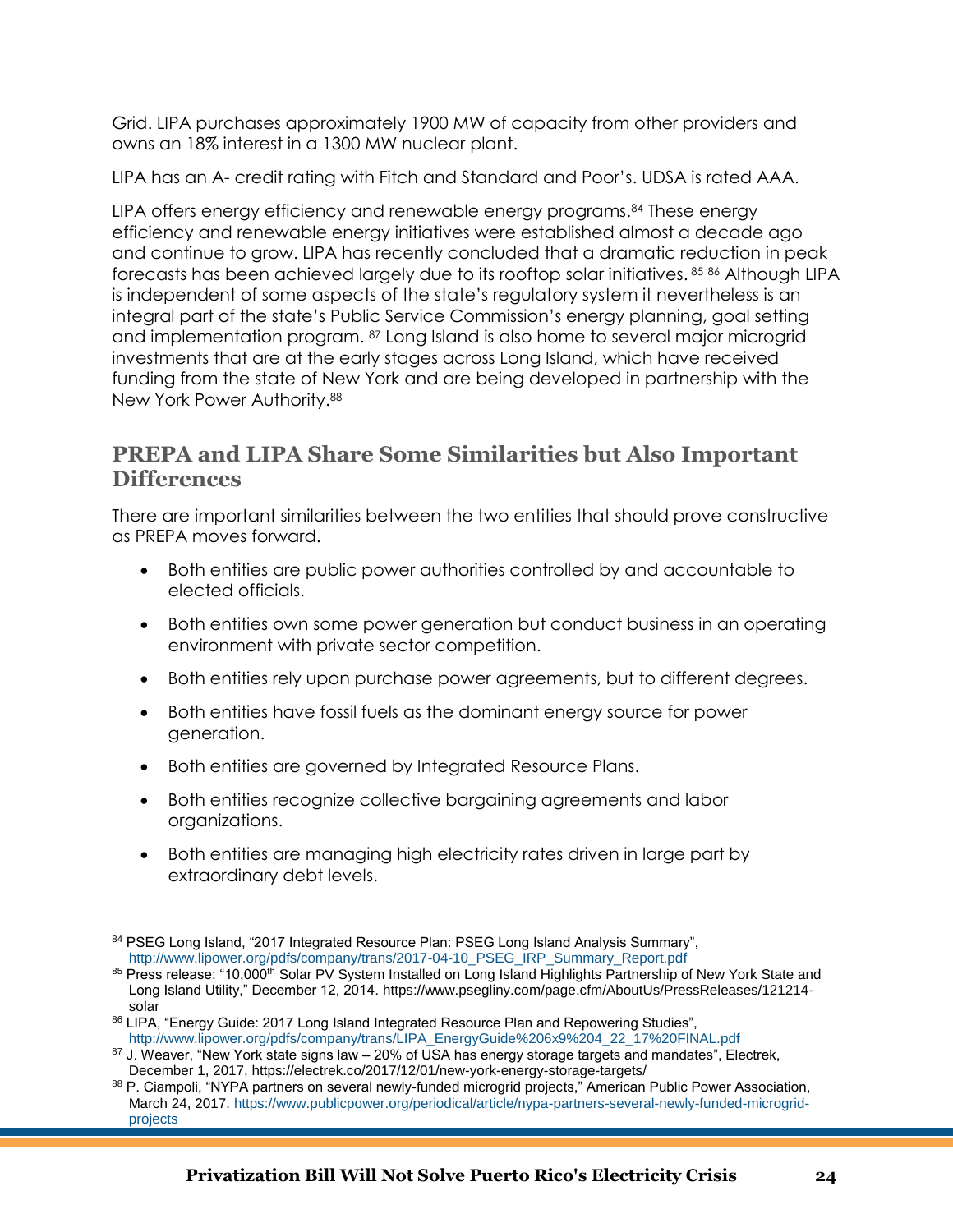There are important dissimilarities.

- The median income on Long Island is \$95,000. The median income in Puerto Rico is \$18,696.<sup>89</sup>
- Long Island's population is growing,<sup>90</sup> Puerto Rico's is declining.
- $\bullet$  Long Island's economic growth is positive,  $91$  Puerto Rico's is negative.
- The Integrated Resource Plan for LIPA is developed by LIPA and PSEG and approved by them. Private sector consultants verify the content and the State Public Service Commission comments.<sup>92</sup> LIPA's transmission and distribution system and the generation resources it relies upon are in a state of good repair. Since 2014 PREPA submits its Integrated Resource Plan for review and the Puerto Rico Energy Commission approves it. PREPA's pre- hurricane transmission and distribution system and the generation resources it relies upon could not meet the state of good repair test.
- Since 2014 Puerto Rico's electricity rates are approved by the commission. Prior to then rates were approved by the PREPA board. The authority to set rates was removed from its Board in 2014 because political interference had rendered the rate design and rate levels dysfunctional. For LIPA the rates are approved by LIPA. Since 2013 the New York State Public Service Commission reviews, but does not approve rate increases. LIPA's rates have been increased (and decreased) sufficient to cover operations and debt payments since 1998.
- LIPA has a combined debt obligation of \$7.3 billion, an A- and AAA bond rating and is current on its payments.<sup>93</sup> PREPA has a combined indebtedness of \$9.0 billion, is bankrupt and according to its most recent financial plan under current conditions can afford no debt service for the foreseeable future.
- LIPA's large debt load is the result of a public policy decision to decommission the Shoreham Nuclear Power plant. PREPA's significant debt load stems from a response to a decade long recession and debt mismanagement that went unnoticed due to stakeholder indifference.
- PREPA has a history of political interference into its workings to the point of chronic and unaddressed operational dysfunction, a system in disrepair and bankruptcy. Large contracting and management scandals related to debt issuances, oil procurements, renewable energy contracts and emergency responses are pervasive. Political interference into LIPA's workings have been controversial but with less negative fiscal implications and serious problems when

 $\overline{a}$ <sup>89</sup> https://datausa.io/profile/geo/puerto-rico/

<sup>90</sup> Long Island Association Research Institute, "Long Island's Changing Demographics," September 2017. https://chambermaster.blob.core.windows.net/userfiles/UserFiles/chambers/2181/CMS/Demographics-Study.Final.pdf

<sup>91</sup> http://www.longislandindex.org/data\_posts/gross-metropolitan-product-2/

<sup>92</sup> LIPA, "Integrated Resource Plan and Repowering Studies – Frequently Asked Questions", 2017. http://www.lipower.org/pdfs/company/trans/Frequently%20Asked%20Questions%20LIPA%202017%20IRP%20an d%20Repowering%20Reports.pdf

<sup>93</sup> For most recent debt service analysis of LIPA and UDSA see: [http://www.lipower.org/pdfs/company/papers/LIPA\\_2018Budget%201-18%20web%20approved.pdf,](http://www.lipower.org/pdfs/company/papers/LIPA_2018Budget%201-18%20web%20approved.pdf) p. 38-41.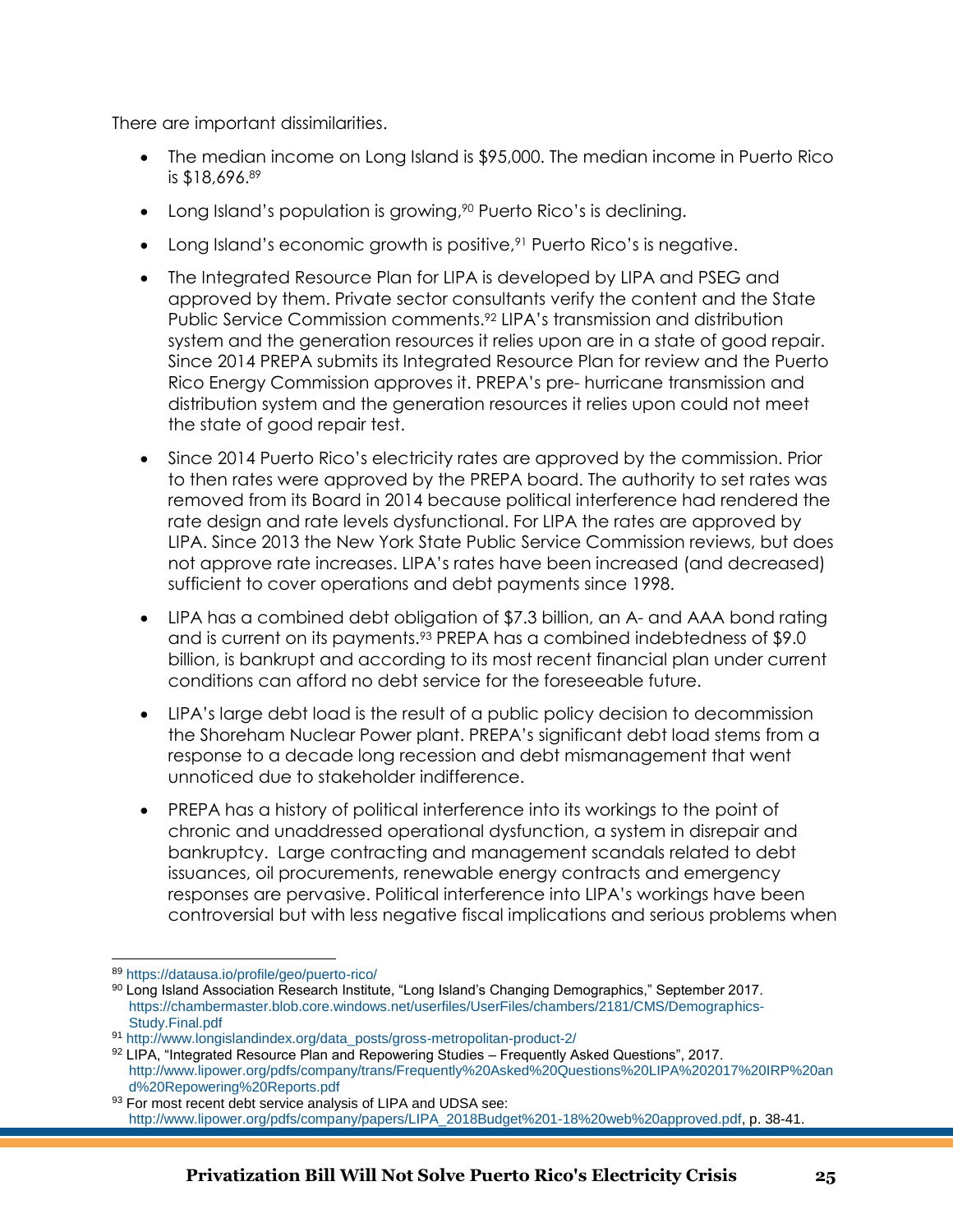they occur have been met by public disclosure<sup>94</sup> and policy responses.<sup>95</sup> Debt management has been difficult, complicated and controversial but free of scandal. The electrical system is in a state of good repair.

#### **The LIPA Model Would Not Work in Puerto Rico Without Stronger Regulatory Oversight**

These dissimilarities point toward the need for a stronger regulator than the LIPA model for two reasons. First, Puerto Rico's economy will need a maximum amount of thirdparty support to turn around the historical perception of mismanagement and recent contracting scandals. LIPA's financial problems stem from a rejection of a nuclear plant in 1998. This was publicly disclosed and much debated matter.<sup>96</sup> The Long Island economy has been powerful enough to absorb a \$7.3 billion liability for a nonperforming asset. PREPA's failure, while rooted in economic decline has been closely associated with the reckless use of debt, mismanagement and scandal. There has been very little transparency. Puerto Rico's economy cannot absorb a \$9 billion liability for non-performing assets.

Second, New York does have a professional energy regulator that is responsible for carrying out the state's energy policy and facilitating the transformation to a more resilient grid, including the integration of renewable energy and microgrid development.<sup>97</sup> LIPA's commitment to its own Integrated Resource Plan is not regulated but it is carefully integrated with the State's plan that is controlled by the New York State Public Service Commission. Under the proposed privatization bill, Puerto Rico would lose all such regulatory functions.

## **Appendix II: List of Organizations Opposed to Proposed Privatization Legislation**

- 1. ACONER
- 2. Ambientalistas
- 3. AMPR
- 4. APPU

- 5. Asociación de Empleados Gerenciales AEE
- 6. Asociación de Empleados Jubilados AEE
- 7. Asociación de Maestros de Puerto Rico

<sup>94</sup> D. Hakim, P. McGeehan, and M. Moss, "Suffering on Long Island as power agency shows its flaws," November 13, 2012. https://www.nytimes.com/2012/11/14/nyregion/long-island-power-authoritys-flaws-hindered-recoveryefforts.html

<sup>95</sup> New York State, "LIPA Reform Act,"

http://www3.dps.ny.gov/W/PSCWeb.nsf/All/F2EA85DF4AB658B285257F57006AFCD8?OpenDocument

<sup>96</sup> B. Lambert, "Warm reception turns cold for Pataki's plan to take over Lilco and cut rates," New York Times, July 3, 1997. https://www.nytimes.com/1997/07/03/nyregion/warm-reception-turns-cold-for-pataki-s-plan-to-take-over-lilcoand-cut-rates.html

<sup>97</sup> New York State, "About REV", https://rev.ny.gov/about/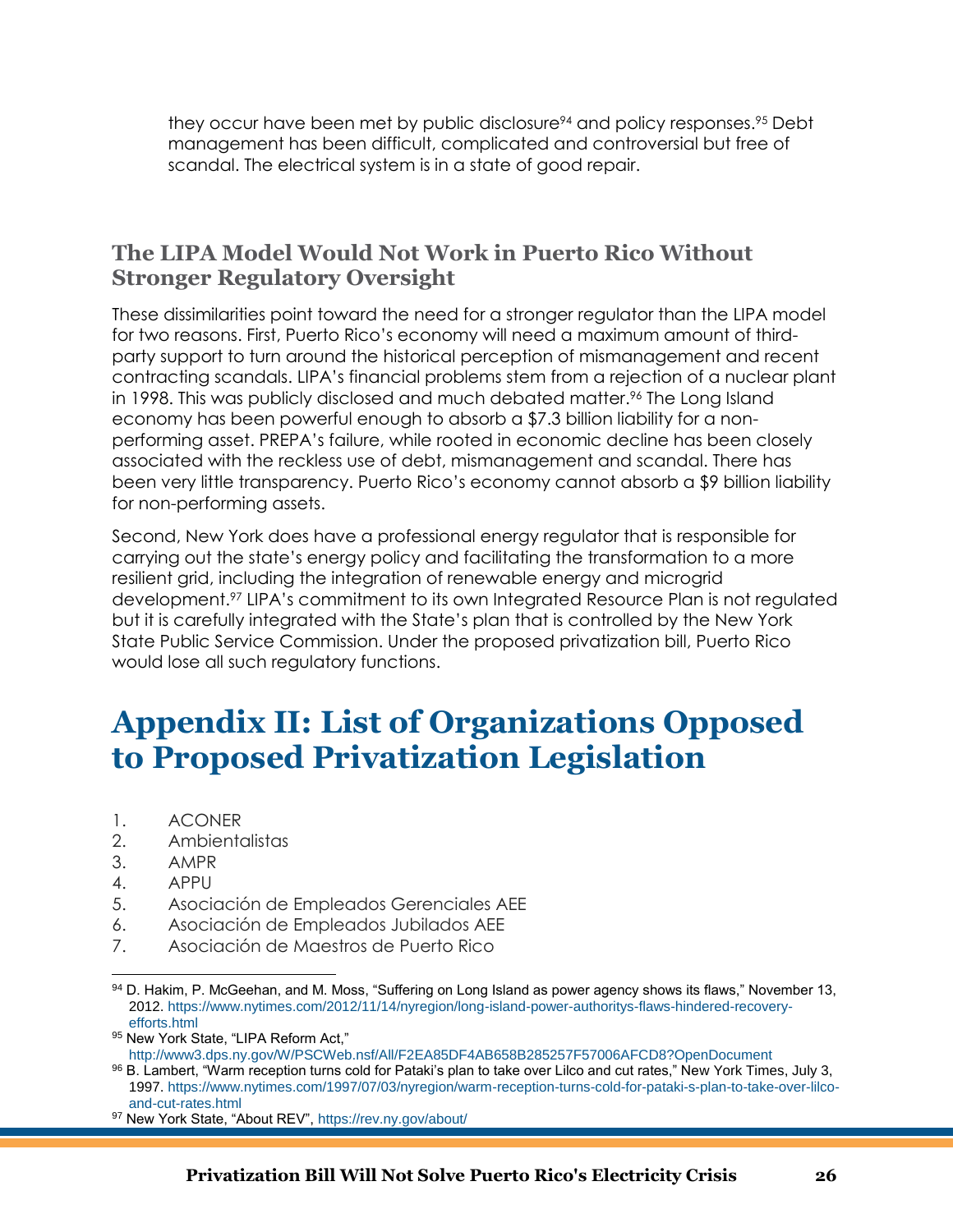- 8. CAMBIO
- 9. Campamento en contra de la Cenizas Peñuelas
- 10. CEDEI-FASE
- 11. Central Puertorriqueña de Trabajadores, UIEAEP
- 12. CGT/JSALP
- 13. CLAC
- 14. Coalición 8 de marzo
- 15. Coalición Organizaciones Anti Incineración
- 16. Colectiva Feminista
- 17. Colectivo Naborias Naranjito, Movimiento NIN Negrón
- 18. Colectivo Nacional Todos Somos Pueblo
- 19. Colegio de Actores
- 20. Comisión Organizaciones Anti Incineración
- 21. Comuna Caribe
- 22. Convergencia Nacional Boricua
- 23. CUTE
- 24. Diaporrriqueños
- 25. Economistas
- 26. EDUCAMOS
- 27. El Puente
- 28. FADEP
- 29. FCT/UFCW
- 30. Federación Central de Trabajadores
- 31. Federación de Maestros de Puerto Rico
- 32. Federación de Pensionados y Jubilados de Puerto Rico
- 33. Federación Puertorriqueña de Trabajadores
- 34. Frente Auditoría de la Deuda
- 35. HEEND UPR
- 36. Jornada Se Acabaron las Promesas
- 37. MINH
- 38. Movimiento 26 de abril
- 39. Movimiento Estudiantil UPR
- 40. Movimiento Nacionalista Revolucionario
- 41. Partido Independentista Puertorriqueño
- 42. Partido Puertorriqueño de Trabajadores
- 43. PROSOL-UTIER
- 44. Sierra Club
- 45. Sindicato Puertorriqueño de Trabajadores
- 46. Sindicato UPU
- 47. UAASL-Coordinadora Sindical
- 48. UIA-AAA
- 49. UITICE
- 50. UJS-MST
- 51. Unión de Empleados de la Corporación del Fondo del Seguro del Estado
- 52. Unión de Empleados Profesionales Independientes (AEE)
- 53. Unión General de Trabajadores
- 54. Unión Independiente de Trabajadores de Aeropuerto
- 55. Unión Independiente de Trabajadores de Sindicatos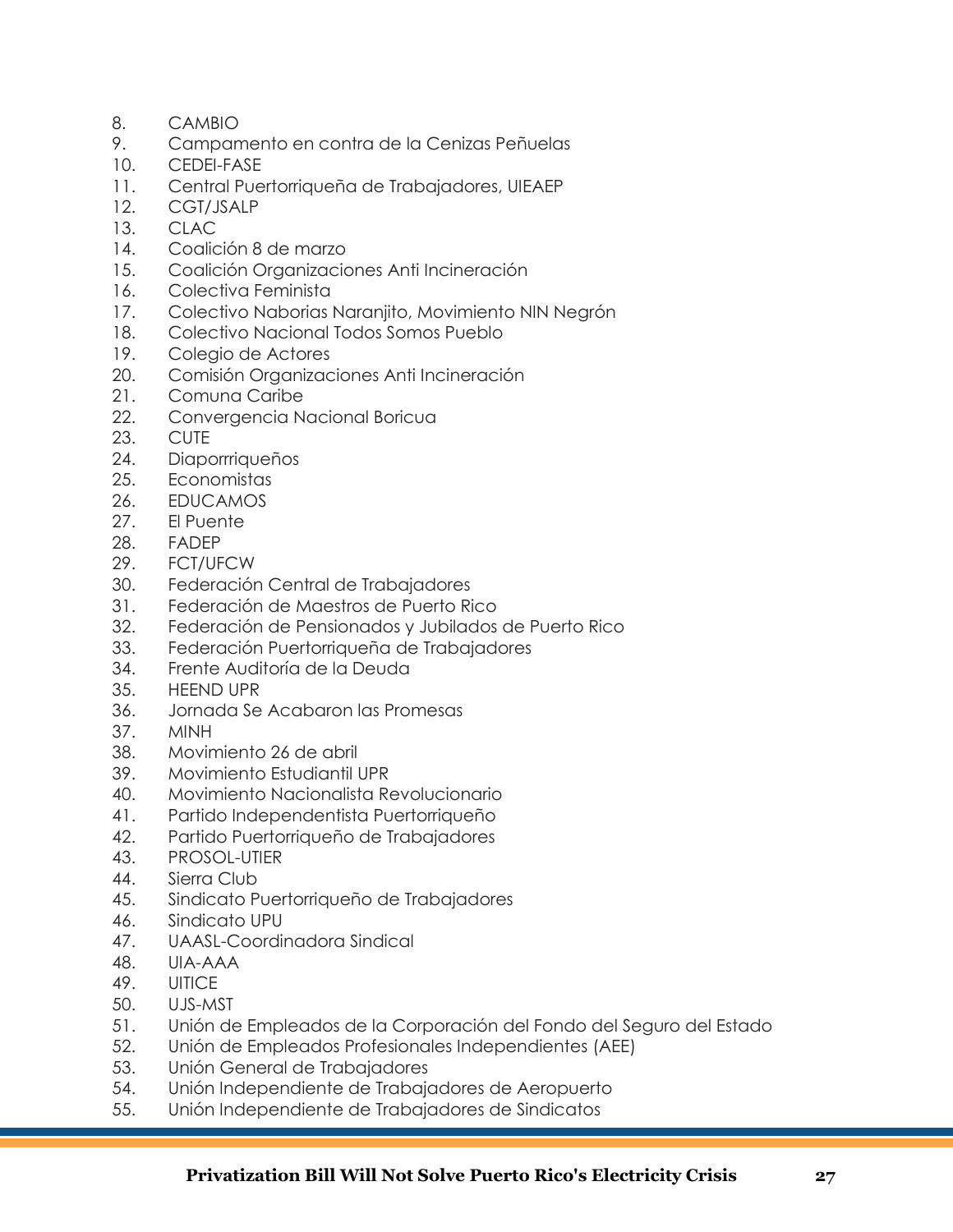| 56.  | UAW   |
|------|-------|
| 57.  | UPAFF |
| 58.  | UTBV  |
| .59. | vamos |

## **About IEEFA**

The Institute for Energy Economics and Financial Analysis conducts research and analyses on financial and economic issues related to energy and the environment. The Institute's mission is to accelerate the transition to a diverse, sustainable and profitable energy. [http://ieefa.org](http://ieefa.org/)

## **About the Authors**

#### **Cathy Kunkel**

Energy Analyst Cathy Kunkel is an independent consultant with Kunkel Energy Research. She has testified before regulatory bodies and was a senior research associate at Lawrence Berkeley National Laboratory. She has undergraduate and master's degrees in physics.

#### **Tom Sanzillo**